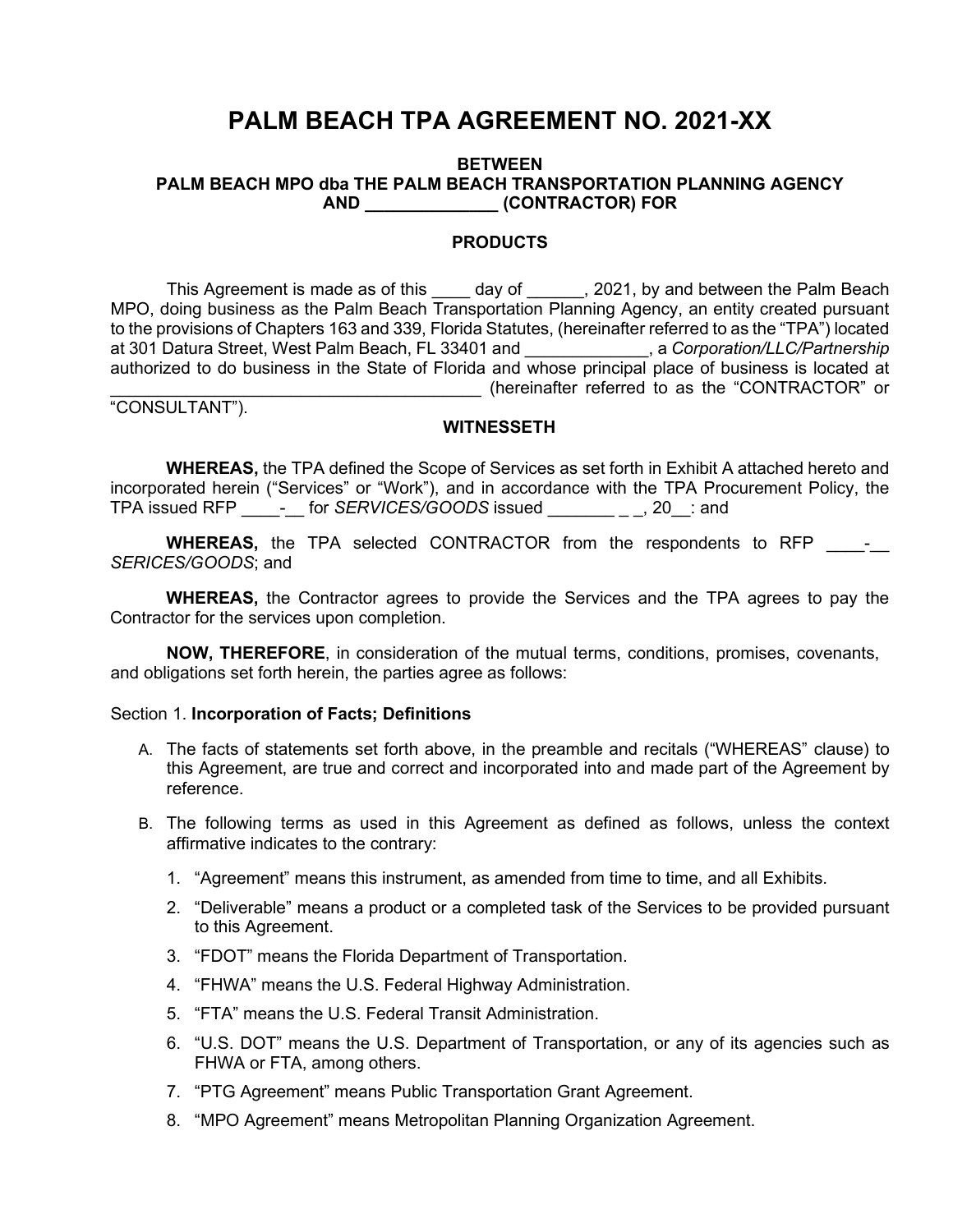9. TPA Fiscal year is July 1 through June 30.

Section 2. **Representatives.** TPA's representative during the performance of this Agreement is the Executive Director of the TPA, and CONTRACTORS's representative during the performance of this Agreement is \_\_\_\_\_\_\_\_\_\_\_\_\_\_\_\_\_\_\_\_\_\_\_\_\_\_\_, who shall serve as the primary contact. Either party to this Agreement may unilaterally change its representative during the term of this Agreement by giving notice to the other party. A change in the designation of CONTRACTOR's representative shall not affect CONTRACTOR's responsibility for the provision of the Services under this Agreement.

Section 3. **Term.** This Agreement shall take effect on \_\_\_\_\_\_\_\_\_\_ \_\_, 20\_\_ and shall remain in full force and effect for a period of \_\_\_\_\_\_\_ (\_\_) *months/days*, expiring \_\_\_\_\_\_\_\_\_\_ \_\_, 20\_\_. *Two (2) additional twelve (12) month renewal options(s) may be exercised at the TPA's sole discretion. If the* TPA elects to exercise the option(s), the TPA will notify the Contractor in writing of its election at least fifteen (15) days prior to the expiration of the then current term of the Agreement at the address set forth *in Section 36 of this Agreement*.

### Section 4. **Services.**

- A. The TPA hereby engages the CONTRACTOR to render the Services set forth in Exhibit "A", attached hereto and incorporated herein. The Services are governed by this Agreement and may only be changed by written instrument signed by both parties.
- B. The CONTRACTOR shall comply with all applicable Federal, State, and local laws, Executive Orders, ordinances, and regulations relevant to the Services identified under this Agreement. If any provision of this Agreement requires the CONTRACTOR to violate any Federal, State, or local law, Executive Order, ordinance, or regulation, CONTRACTOR will immediately notify the TPA in writing of the appropriate changes and modifications that are necessary to proceed with the Services in compliance with the law.
- C. This Section 4. shall survive the termination of this Agreement.

#### Section 5. **Payments.**

*A.* The TPA agrees to pay CONTRACTOR a maximum amount under this agreement of \$\_\_\_\_\_\_\_\_\_. \_ \_ dollars in United States currency for the Services, including all out-of-pocket or reimbursable expenses. *If the TPA exercises the option(s) to extend the agreement, the maximum amount increases by \$\_\_\_\_\_\_\_\_\_. \_ \_\_dollars for each year extended. The TPA anticipates that funds will be allocated and distributed for each year of the Agreement as follows:*

| TPA FY 2022        |  |
|--------------------|--|
| <b>TPA FY 2023</b> |  |
| <b>TPA FY 2024</b> |  |
| TPA FY 2025*       |  |
| TPA FY 2026*       |  |

*\* If TPA elects to extend the agreement.*

B. The CONSULTANT will bill the TPA on a monthly basis for deliverables that have been completed and approved by the TPA. The CONSULTANT'S charges for all work provided under any Work Order issued by the TPA shall not exceed the hourly rates set forth in the Hourly Rate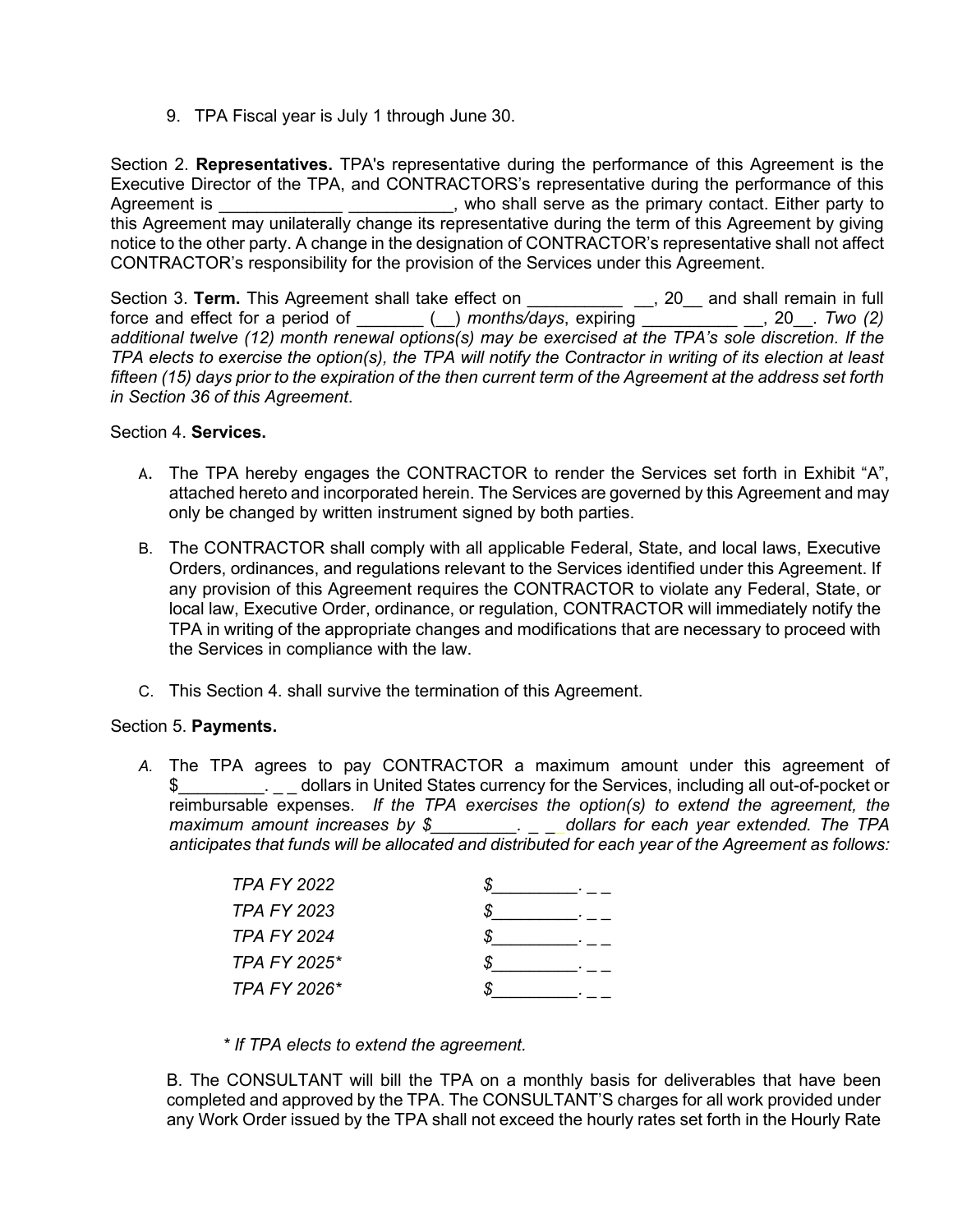Schedule attached as Exhibit "B" (containing the final loaded rate for billing purposes for the CONSULTANT staff classifications that will perform services under this Agreement), which Exhibit "B" of hereby incorporated into this Agreement and made a part hereof. The parties agree that annual increases to said hourly unloaded rates shall not exceed 3% (three percent), unless increased for good cause established by the CONSULTANT and accepted by the TPA's Executive Director. The parties agree that any modification to the indirect cost percentage used to derive the final loaded rates shall be for good cause established by the CONSULTANT and accepted by the TPA's Executive Director. Loaded hourly rates for services to be performed by personnel not directly employed by the CONSULTANT shall be established within the Work Order for an individual task. Each billing shall not exceed the amount established by the parties for the work or task(s) performed. The total cost of the performance of all of the tasks described in the Scope, as further refined in the Work Orders issued, inclusive of all out-of-pocket or reimbursable expenses, shall be equal to or less than the not to exceed contract amount set forth above.

C. Invoices received from the CONSULTANT will be reviewed and approved by the TPA's representative, indicating that services have been rendered in conformity with this Agreement and then will be sent to the TPA Chief Financial Officer ("CFO") for payment. Each invoice shall be accompanied by the corresponding deliverables previously approved by the TPA's representative so that the TPA and any other governmental agency with oversight over expenditures made pursuant to this Agreement may perform proper pre and post-audits of the bills and determine that services have been rendered towards the completion of the Work in conformity with the requirements of this Agreement, the UPWP, 23 CFR 450.314 and Section 339.175, Florida Statutes ("F.S.") Invoices shall cite the contract number and shall contain an original signature of an authorized CONSULTANT official. Invoices will normally be paid within thirty (30) days following the TPA's representative approval. Payments will be remitted to the CONSULTANT at the address set forth in Section 36 of this Agreement or such other address as is designated in writing by the CONSULTANT to the TPA.

D. In order for each party to close its books and records, the CONSULTANT will clearly state "final invoice" on its last and final billing. This certifies that all deliverables have been properly completed, provided to, and approved by the TPA and all charges and costs have been invoiced to the TPA. Since this account will thereupon be closed, any and all other future charges, if not properly included on this final invoice, are waived by the CONSULTANT. All invoices must be submitted within sixty (60) calendar days of the expiration date of this Agreement. Invoices submitted thereafter will not be eligible for payment, unless this requirement is waived, in writing, by the TPA's Executive Director and the TPA can receive payment under its JPA with the FDOT.

Section 6. **Availability of Funds.** The TPA's performance and obligation to pay under this Agreement is contingent upon its receipt of funds, as a grantee or funding recipient of FDOT or the U.S. Department of Transportation ("USDOT") or an agency thereof, which funds are to be used for the purposes of this Agreement. In addition, the TPA shall not be obligated to perform or pay for any services provided or to be provided under this Agreement, including reimbursement of costs and expenses if:

A. FDOT has not approved this Agreement;

B. FDOT determines that any of the services provided or to be provided, including reimbursement of costs or expenses are not "eligible project costs" for which the TPA may be reimbursed;

C. FDOT shall not approve any requisition or invoice submitted by the TPA to FDOT for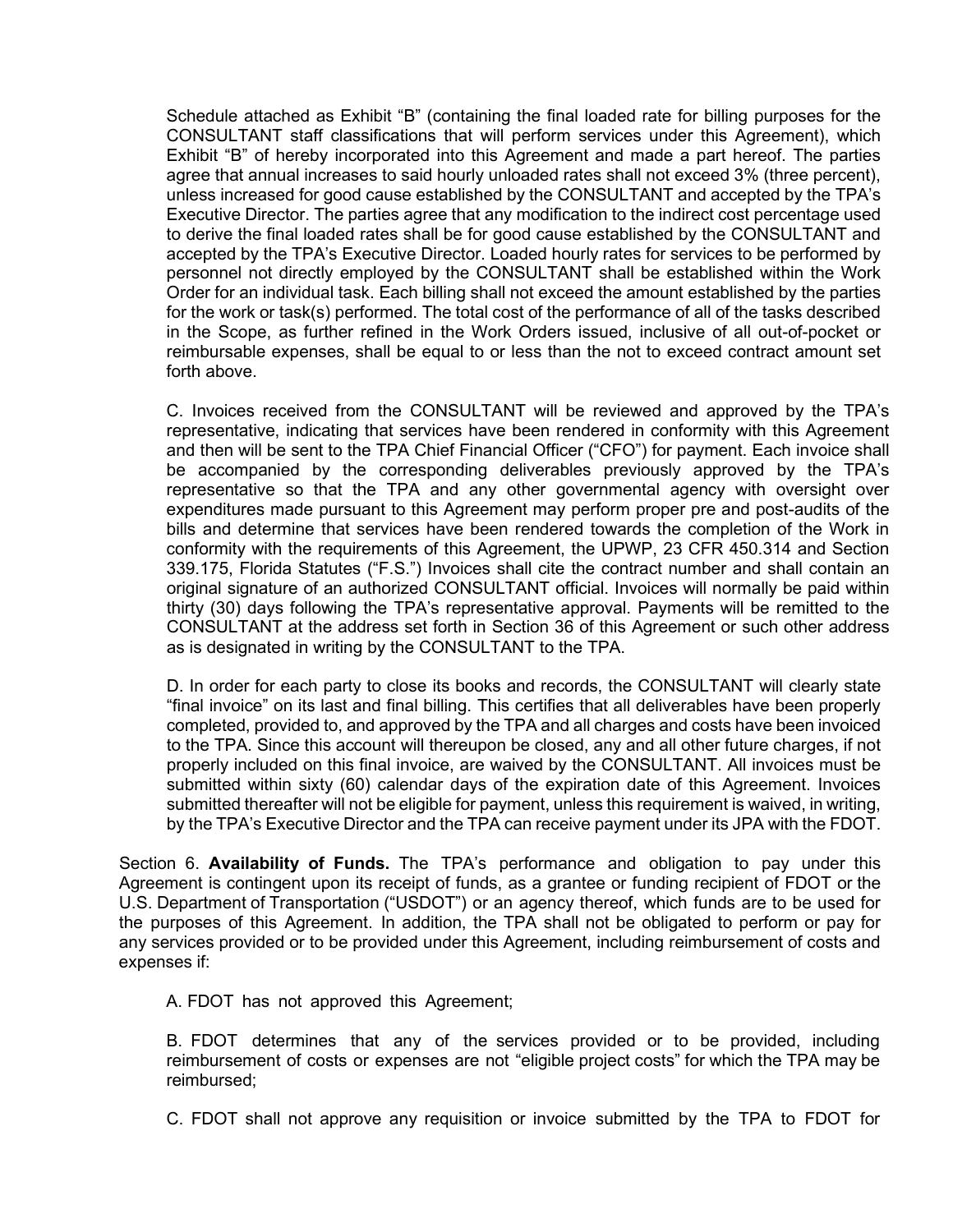reimbursement; or

D. FDOT shall terminate or cancel its JPA with the TPA or fail to fully fund its obligations thereunder. The TPA's failure to receive funds or the revocation of funding shall constitute a basis for the TPA's termination of this Agreement for convenience.

Section 7. **Reports and Ownership of Documents.** All written information associated with this Agreement shall be considered a Public Record open to public inspection subject to the provisions of Chapter 119, F.S., unless otherwise made confidential or exempt under Florida law. All documents, papers, letters, drawings, maps, books, tapes, photographs, films, characteristics, sketches, programs, data-base reports, data processing software, material, websites/web pages, and other data developed under or arising from this Agreement, regardless of the physical form, characteristics, or means of transmission, made or received pursuant to law or ordinance or in connection with the transaction of official business by any agency, whether public or private but acting on behalf of the CONSULTANT or the TPA ("Public Record" or "Public Records"), shall be the shared property of the TPA, CONSULTANT, and any agencies that have provided funding but may be reused by the TPA and the CONSULTANT.

A. The CONSULTANT shall deliver to the TPA's representative for approval and acceptance, and before being eligible for final payment of any amounts due, all documents and materials prepared by and for the TPA under this Agreement.

B. To the extent allowed by Chapter 119, Florida Statutes, all written and oral information not in the public domain or not previously known, and all information and data obtained, developed, or supplied by the TPA or at its expense will be kept confidential by CONSULTANT and will not be disclosed to any other party, directly or indirectly, without the TPA's prior written consent unless required by a lawful court order.

C. All covenants, agreements, representations and warranties made herein, or otherwise made in writing by any party pursuant hereto, including but not limited to any representations made herein relating to disclosure or ownership of documents, shall survive the execution and delivery of this Agreement and the consummation of the transactions contemplated hereby.

D. The CONSULTANT acknowledges that it is subject to Florida's Public Records Law and agrees that it shall comply with the requirements of said law. The CONSULTANT further agrees that the TPA may unilaterally terminate this Agreement (and such termination will be for cause) if the CONSULTANT refuses to produce or to allow public access to any Public Records or does not produce or allow access within a reasonable period of time after a request for Public Records has been received. The CONSULTANT agrees that it shall not initiate or take any action against the TPA, if the TPA terminates this Agreement because of the CONSULTANT's failure to comply with Florida's Public Records Law. Notwithstanding the foregoing, refusal of the CONSULTANT to allow public access to such Public Records shall not constitute ground(s) for unilateral cancellation of this Agreement by the TPA, if pursuant to direction of the TPA, the CONSULTANT withholds access to said Public Record, because it is confidential or exempt from disclosure status pursuant to federal or Florida law. Further, if a request for a Public Record is made to the CONSULTANT, upon the furnishing of that Public Record to the requestor, the TPA shall be promptly notified and furnished, at no cost, with a similar copy of the Public Record.

E. To the extent required by law, documents prepared pursuant to this Agreement are subject to Florida's Public Record Law. The CONSULTANT agrees to keep and maintain Public Records in the CONSULTANT's possession or control in connection with their performance under this Agreement. The CONSULTANT additionally agrees to comply specifically with the provisions of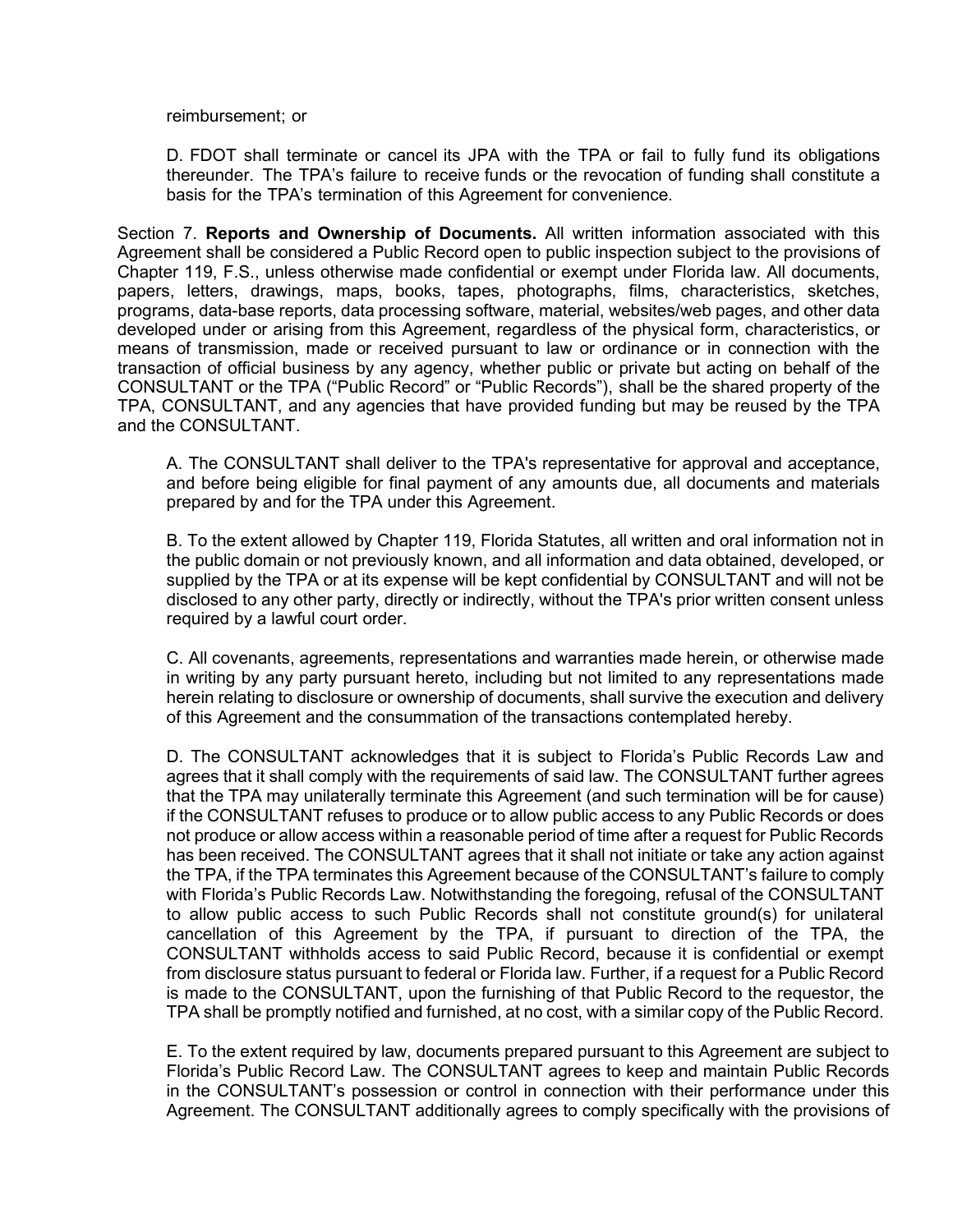Section 119.0701, F.S. The CONSULTANT shall ensure that Public Records that are confidential or exempt, as provided by Florida or federal law, from Public Records disclosure requirements are not disclosed, except as authorized by law and as approved by the TPA, for the duration of the Agreement, and following completion of the Agreement until the records are transferred to the TPA.

F. Upon request from the TPA's custodian of Public Records, the CONSULTANT shall provide the TPA with a copy at no cost to the TPA of the requested records. Unless otherwise provided by law, copies of any and all Public Records are and shall remain the property of the TPA.

G. All Public Records held by the CONSULTANT must be retained for a period of five (5) years or such later date as may be provided by Florida's governmental Public Records retention schedules, whichever date shall be later in time.

H. Upon completion of this Agreement or in the event of termination by either party, at the request of the TPA copies of any and all Public Records relating to the Agreement in the possession of the CONSULTANT related to this Agreement shall be delivered by the CONSULTANT to the TPA, at no cost to the TPA, within forty-five (45) days (unless the TPA advises the CONSULTANT that it already has copies of those Public Records). Unless the TPA advises the CONSULTANT that it already has copies of those Public Records, copies of all such records stored electronically by the CONSULTANT shall be delivered to the TPA in a format that is compatible with the TPA's information technology systems. Once the Public Records have been delivered upon completion or termination of this Agreement, the CONSULTANT may destroy any and all duplicate Public Records that are exempt or confidential and exempt, as defined by Florida or Federal law, from Public Records disclosure requirements, pursuant to law.

### **IF THE CONTRACTOR OR THE CONSULTANT HAS QUESTIONS REGARDING THE APPLICATION OF CHAPTER 119, F.S., TO THE CONTRACTOR'S DUTY TO PROVIDE PUBLIC RECORDS RELATING TO THIS CONTRACT, CONTACT THE CUSTODIAN OF PUBLIC RECORDS AT:**

### **Nick Uhren 561.725.0800 NUhren@PalmBeachTPA.org Palm Beach TPA, 301 Datura Street, West Palm Beach, Florida 33401**

The name and address of the custodian of Public Records may be unilaterally changed from time to time by the TPA by affording to the CONSULTANT notice as provided in Section 36. of this Agreement.

I. This Section 8. shall survive the termination of this Agreement.

#### Section 8. **Access and Audits.**

A. The CONSULTANT shall maintain adequate records to justify all charges, expenses, and costs incurred in estimating and performing the Work for at least five (5) years after completion or termination of this Agreement, except in the event of litigation or settlement of claims arising from the performance of this Agreement, the CONSULTANT shall maintain such records until notified by the TPA that the litigation or claims have been concluded and resolved. The CONSULTANT shall maintain all records in Palm Beach County or such other location in the State of Florida approved by the TPA's Contract Representative.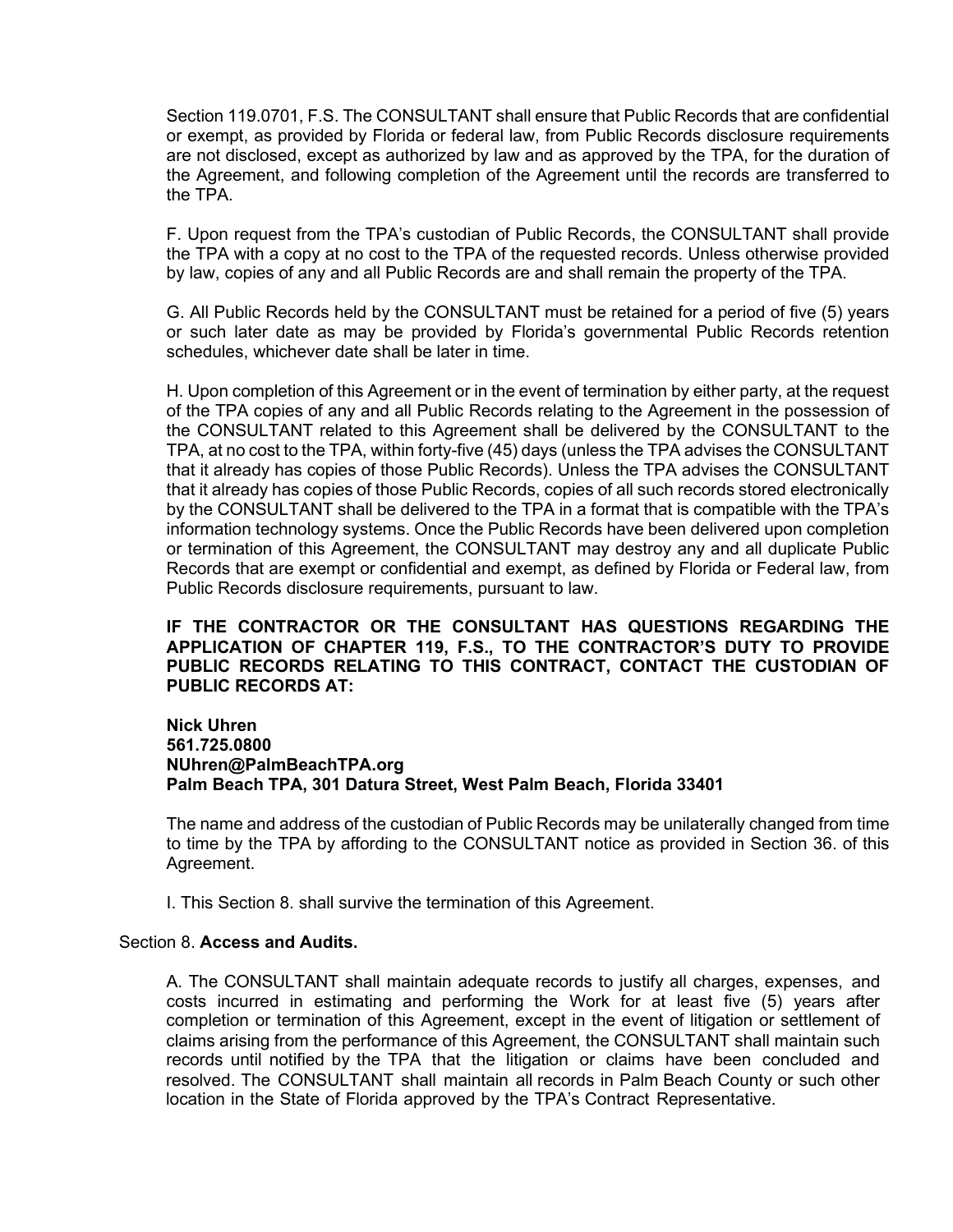B. The CONSULTANT shall comply and cooperate with any audit, monitoring procedures, accounting process or other processes deemed appropriate by the TPA or FDOT, including but not limited to site visits and limited scope audits. FDOT, the State of Florida Chief Financial Officer, Comptroller or Auditor General, the USDOT, Federal Transit Administration ("FTA") or their authorized employees and representatives, and any agency thereof, shall have access to and the CONSULTANT shall make available its books, records, and documents related to the performance of this Agreement, for the purpose of inspection, audit or reproduction during normal business hours at the TPA's or the CONSULTANT's place of business.

Section 9. **Preparation of Documents, Certifications and Reports.** Should the TPA be required by FDOT or an agency of the Federal or State government, including but not limited to the USDOT, or any agency thereof, to provide any certifications, documents or reports related to or produce as a result of this Agreement, the CONSULTANT will cooperate and assist the TPA with the preparation of such at no cost to the TPA or any agency of the Federal or State government.

Section 10. **No Agency Relationship.** Nothing contained in this Agreement or in any contract of the CONSULTANT's shall create an agency relationship between the TPA and the CONSULTANT. Neither party shall be deemed to have assumed any liability for the negligent or wrongful acts or omissions of the other party, or of its officers, employees, servants, or agents. In addition, nothing contained herein shall be construed as a waiver of sovereign immunity by either party or a waiver of the liability limits set forth in Section 768.28, F.S.

### Section 11. **FDOT Funded Project**.

A. This Agreement is funded in whole or in part with funds received from FDOT by the TPA. The expenditure of such funds is subject to the terms and conditions of any agreement between the TPA and the FDOT providing funding for this Agreement. The CONSULTANT shall not perform any act, fail to perform any act or refuse to comply with TPA requests which would cause the TPA to be in violation of any term or condition of its JPA with FDOT or cause FDOT to refuse to approve a requisition or invoice for payment or reimbursement submitted by the TPA. The CONSULTANT will immediately remedy any deficiency or violation found by the TPA upon notice of such from the TPA, or alternatively, and in addition to any other right to terminate this Agreement, the CONSULTANT may terminate this Agreement by providing written notice to the TPA. In the event of termination, the CONSULTANT will be paid by the TPA for services satisfactorily rendered through the effective date of termination; provided, that, no circumstance(s) exists which would limit or restrict the TPA's obligation to pay, as set forth in this Agreement, including but not limited to those described in Section 7 . The TPA's obligation to pay the CONSULTANT is contingent upon the TPA's receipt of funds from the FDOT for the purposes of this Agreement.

B. If any provision of this Agreement requires the CONSULTANT to violate any federal, state or local law or regulation, the CONSULTANT will at once notify the TPA in writing of the appropriate changes and modifications that are necessary to enable it to go forward with the Work in compliance with law.

Section 12. **Termination.** This Agreement may be terminated by the CONSULTANT for cause upon thirty (30) days written notice to the TPA's representative. It may also be terminated by the TPA, in whole or in part, for cause, immediately upon written notice to the CONSULTANT, and without cause and for the convenience of the TPA upon five (5) days written notice to the CONSULTANT. Notwithstanding the forgoing or anything in this Agreement to the contrary, termination by the TPA shall not become effective until written notice of termination has actually been received by the CONSULTANT at its address set forth in this Agreement or other address designated in writing by the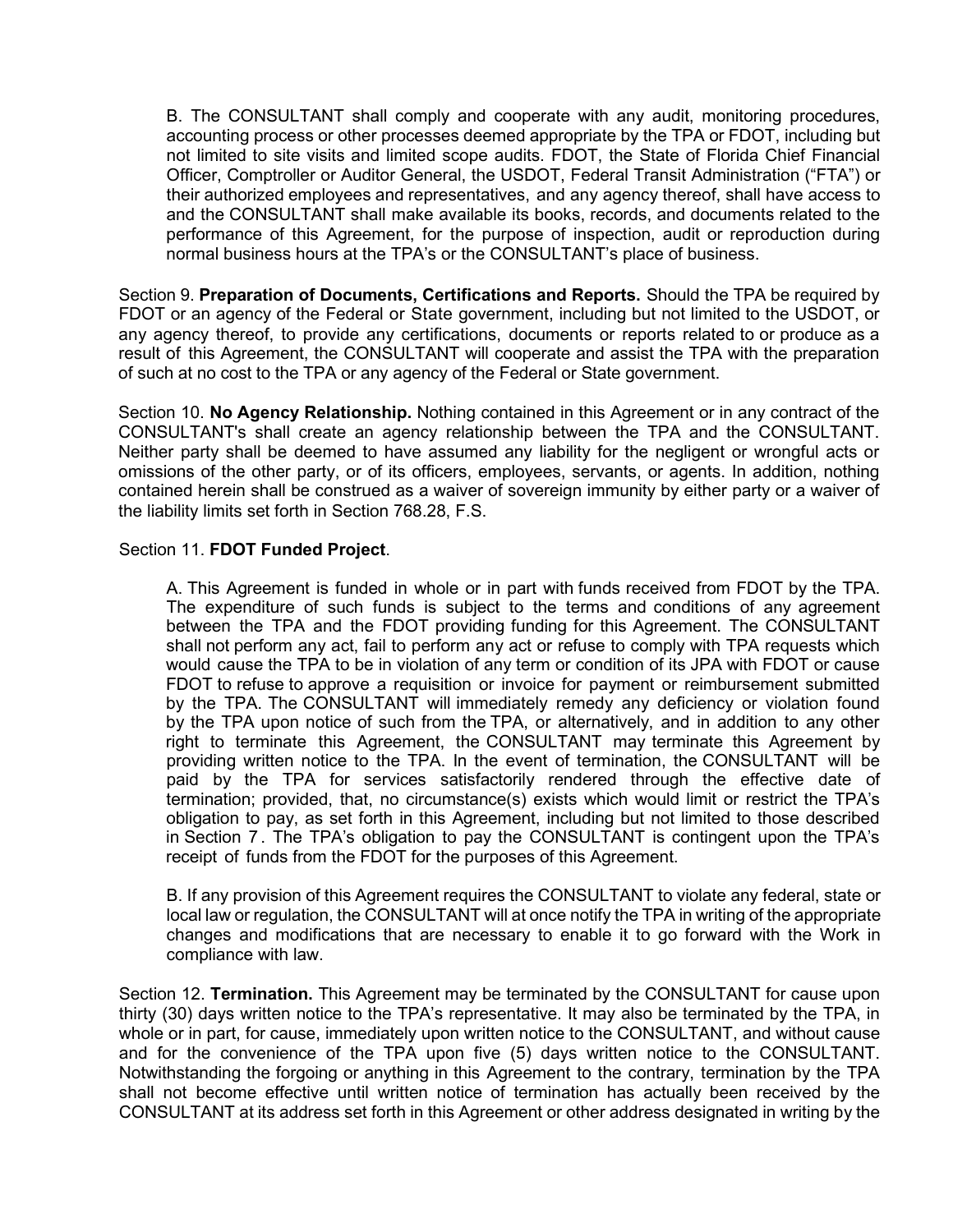CONSULTANT in a notice to the TPA. The CONSULTANT shall not be entitled to any anticipated lost profits on uncompleted Work or other damages because of the TPA's termination of this Agreement for convenience. The CONSULTANT shall be paid for services rendered to the TPA's satisfaction through the date of termination except, if the CONSULTANT is in default, the TPA shall have a right of set off against the amount that would otherwise be payable to the CONSULTANT to compensate the TPA for any actual damages suffered because of the CONSULTANT default(s). After receipt of a Termination Notice from the TPA, except as otherwise directed by the TPA, the CONSULTANT shall:

A. Stop work on the date and to the extent specified.

B. Incur no further costs or place orders for materials, services, or facilities, except as may be necessary to complete that portion of the Work not terminated; provided, that the CONSULTANT has obtained the TPA's agreement that such must be completed.

C. Terminate and settle all orders and subcontracts relating to the performance of the terminated Work.

D. Transfer all Work in process, completed Work, and other materials related to the terminated Work to the TPA.

E. Continue and complete all parts of the Work that have not been terminated and prepare all necessary reports and documents required under the terms of this Agreement, up to the date of termination, as requested by the TPA's Contract Representative.

Section 13**. Indemnification.** The CONSULTANT shall save, protect, reimburse, indemnify and hold the TPA, and their respective agents, employees, volunteers and elected officers harmless from and against claims, liability, expense, loss, cost, damages or causes of action of every kind or character, including attorney's fees and costs, whether at trial or appellate levels or otherwise, arising during and as a result of or related in any manner to the extent of the CONSULTANT's negligent performance of the terms of this Agreement or due to the negligent acts, errors or omissions, of any kind or character, of the CONSULTANT or any of its officers, agents, employees or volunteers.

Section 14**. Claims/Damages.** The TPA and the CONSULTANT each acknowledge the waiver of sovereign immunity for liability in tort contained in Section 768.28, F.S., the State of Florida's partial waiver of sovereign immunity, and acknowledge that such statute permits actions at law to recover damages in tort for money damages up to the limits set forth in such statute for death, personal injury or property damage caused by the negligent or wrongful acts or omissions of an employee acting within the scope of the employee's office or employment. The TPA and the CONSULTANT agree to be responsible for all such claims, and damages, in tort, to the extent and limits provided in Section 768.28, F.S., arising from the actions of their respective employees. The parties acknowledge that the foregoing shall not constitute an agreement by either party to indemnify the other, nor a waiver of sovereign immunity, nor a waiver of any defense that the parties may have under such statute, nor as consent to be sued by third parties. The CONSULTANT agrees that neither the TPA nor FDOT shall be subject to any obligations or liabilities to any third-party contractor, subcontractor or any other entity pertaining to any matter resulting from this Agreement. Notwithstanding the foregoing and to the extent permitted by law, CONSULTANT agrees to indemnify, defend and hold the TPA harmless from any claim, damage, loss, cost, charge or expense arising out of any act, error, omission or negligent act of the CONSULTANT, its officers, employees, and agents, in the performance of this Agreement, except that the CONSULTANT shall not be responsible to the extent of any act, error, omission or negligent act of the TPA or its officers or employees during the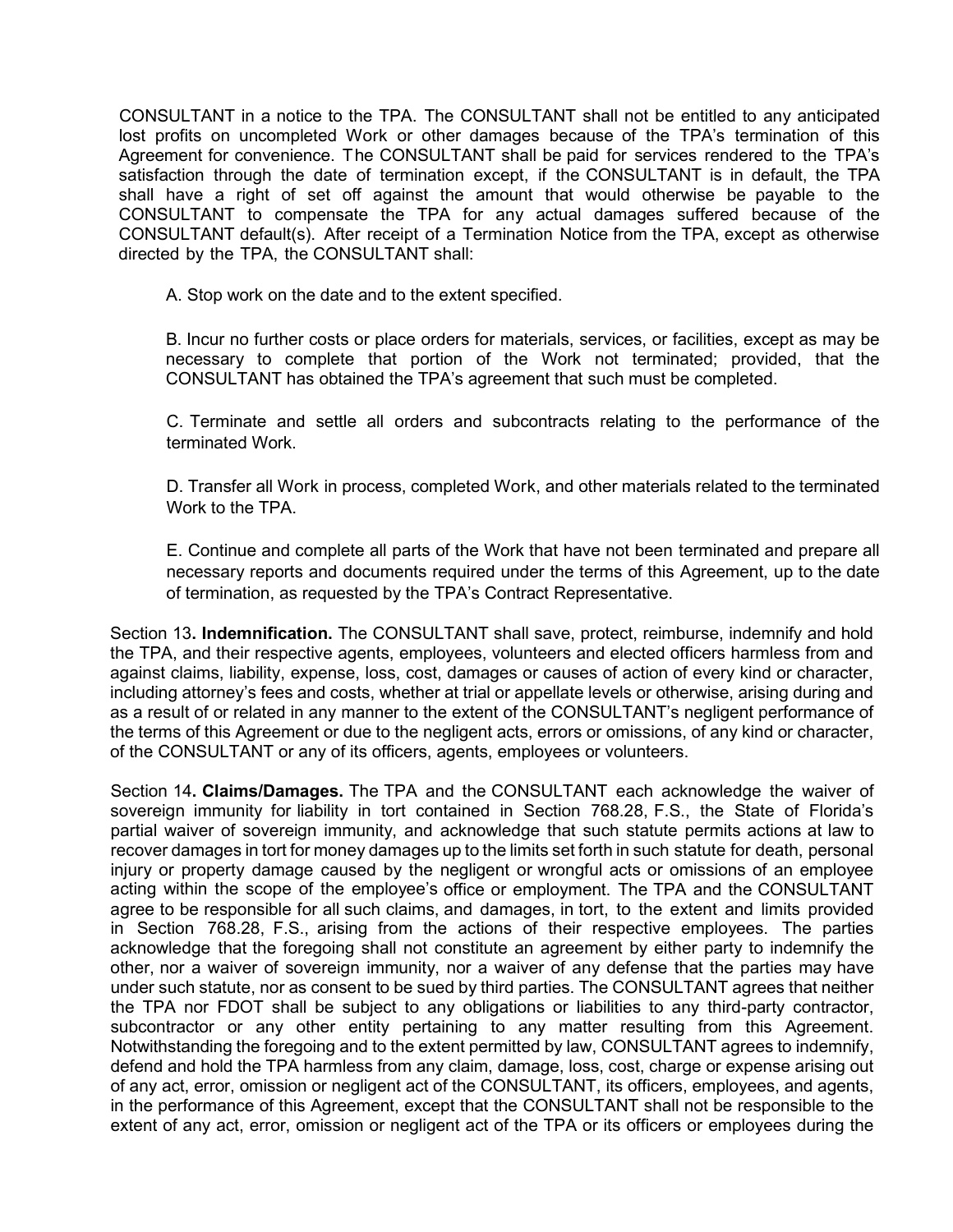performance of this Agreement.

Section 15. **Insurance**. It shall be the responsibility of the CONSULTANT to provide evidence of the following minimum amounts of insurance coverage or legal liability protection:

A. Required Insurance Coverages. Without waiving the right to Sovereign Immunity as provided by Section 768.28, F.S., and as a minimum, the CONSULTANT and the TPA agree that the limits of insurance coverage which the CONSULTANT is to procure and maintain through the term of this Agreement, on behalf of itself, will procure and maintain (or cause to be procured and maintained by any CONSULTANT sub-contractor) the following coverages:

1. Commercial General Liability**.** During the term of this Agreement, the CONSULTANT, on its behalf, shall maintain Commercial General Liability Insurance. Coverage shall include, as a minimum: (i) Premises Operations, (ii) Personal Injury Liability**,** (iii) Property Damage, (iv) Expanded Definition of Property Damage, (v) Products and Completed Operations, and (vi) Incidental Contractual Liability in both the primary and any umbrella policy coverage. The minimum limits acceptable shall be not less than \$1,000,000 Combined Single Limit for bodily injury or death of one or more persons, or property damage in aggregate, and naming the TPA as an "additional insured". The use of an excess/umbrella liability policy to achieve the limits required by this paragraph will be acceptable as long as the terms and conditions of the excess/umbrella policy are no less restrictive than the underlying Commercial General Liability policy. No primary policy shall have a deductible of not more than \$10,000 without the written approval of the TPA, and the excess/umbrella policy shall provide insurance for any loss or damage over the maximum limits of the primary policy.

2. Workers' Compensation and Employers Liability. The CONSULTANT shall maintain Workers' Compensation Insurance, employer's liability insurance and any other insurance as required by Florida Statutes. In addition, the CONSULTANT must obtain Employers' Liability Insurance with limits of not less than: (i) \$500,000 Bodily Injury by Accident, and (ii) \$500,000 Bodily Injury by Disease, each employee adjusted periodically as may be required by law from time to time. The Workers' Compensation insurance shall extend to all employees of the CONSULTANT and, if required by law, shall also extend to volunteers of the CONSULTANT.

3. Business Automobile Liability. During the term of this Agreement, the CONSULTANT shall maintain Business Automobile Liability Insurance with coverage extending to all Owned, Non-Owned and Hired autos used by the CONSULTANT in connection with its operations under this Agreement. The minimum limits acceptable shall be \$1,000,000 Combined Single Limit ("CSL"). The use of an excess/umbrella liability policy to achieve the limits required by this paragraph will be acceptable as long as the terms and conditions of the excess/umbrella policy are no less restrictive than the underlying Business Automobile Liability policy.

4. The CONSULTANT reserves the right to self- insure for the coverage limits set forth above.

B. Evidence of Insurance. Prior to the CONSULTANT receiving its Notice to Proceed from the TPA, satisfactory evidence of the required insurance shall be provided to the TPA. Satisfactory evidence shall be either: (i) a copy of the declaration page certified by the insurer to the TPA designating the TPA as an "additional insured" as appropriate; or (ii) an insurance company certified copy of the actual insurance policy. he TPA, at is sole option, may from time to time request a certified (by the insurer) copy of any or all insurance policies required by this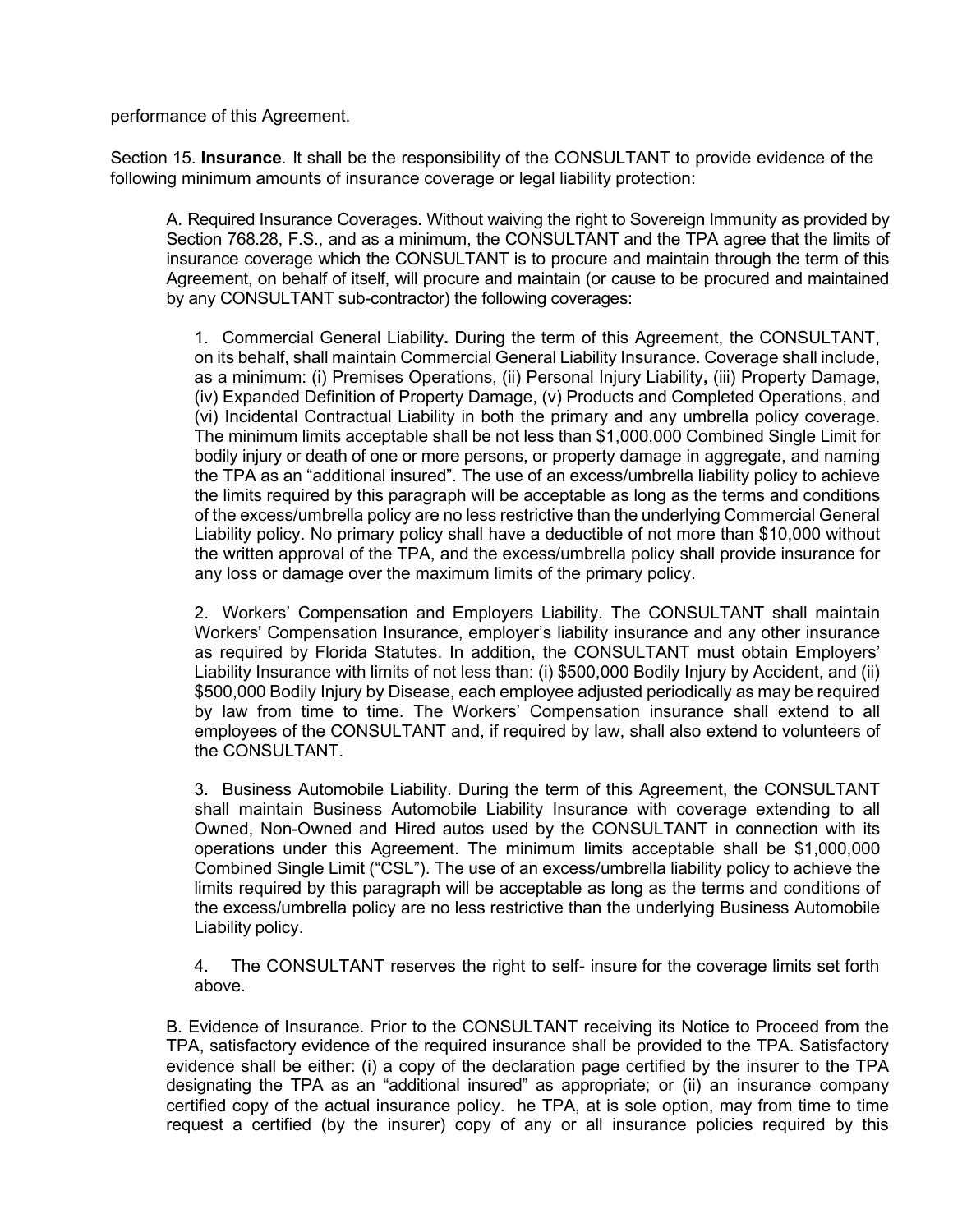Agreement. The CONSULTANT, in the manner provided in this Agreement for giving notice, shall forward to the TPA any of the instruments required hereunder within thirty (30) days of request by the TPA or, on not less than a yearly basis, not later than the effective date of any policy or policy renewal. If the CONSULTANT does not furnish proof of insurance as set forth in this section within thirty (30) days of the receipt of a request therefore from the TPA or on not less than a yearly basis, or if the CONSULTANT fails to at all or any times to maintain adequate insurance as required herein, the TPA may, but shall not be obligated to obtain insurance to satisfy this Section 16. The declaration page or policy shall list the "Palm Beach Metropolitan Planning Organization, d/b/a the Palm Beach TPA", as the named "additional insured." The CONSULTANT's failure to provide evidence of coverage prior to the time the CONSULTANT is to commence performance shall be grounds for the TPA's cancellation or termination of this Agreement. If the CONSULTANT elects to self-insure during the term of this Agreement, it shall provide evidence thereof in a form deemed satisfactory to TPA and have received TPA's approval in writing thereof prior to terminating the CONSULTANT's insurance coverage.

C. When obtaining new insurance, the CONSULTANT shall obtain evidence of insurance as set forth in Section 15.B. containing a statement that unequivocally provides that not less than thirty (30) days written notice to TPA will be given prior to cancellation or non-renewal of coverage thereunder. In the event the CONSULTANT is unable to provide the proper evidence of insurance as provided in Section 16.B. above that satisfy the notice requirements of this paragraph, the TPA's Executive Director may, on a case by case basis and for good cause shown (*e.g.*, the CONSULTANT is unable to furnish proper evidence of insurance that complies in all respects with the notice requirements after diligently attempting to obtain such evidence), waive or vary these notice requirements, but the TPA Executive Director shall not be obligated to waive or vary these requirements.

D. All insurance must be acceptable to and approved by TPA as to form, types of coverage, and acceptability of the insurers providing coverage.

- E. General Insurance Provisions.
	- 1. Prior to issuance of a Notice To Proceed by the TPA and prior to any construction or other Work as part of this Agreement, and at all times during the term of this Agreement, the CONSULTANT at its sole cost and expense, shall procure and at all times maintain the insurance specified in this Section 16. In addition, the CONSULTANT shall ensure that their subcontractors, and any other contractors in privity with the CONSULTANT shall maintain the insurance coverages set forth below. Any attorneys' or paralegals' fees shall be in addition to the coverage or limits set forth herein.
	- 2. All insurance to be obtained will name the TPA, as its respective interests may appear, and will require the insurer to give written notice of any cancellation or change to be sent to the CONSULTANT and the TPA at least forty-five (45) days prior to cancellation, termination, or material change.
	- 3. Unless otherwise approved by the TPA, in its sole discretion, all insurance shall be Occurrence Form, to the extent that such form of insurance is available on commercially reasonable terms, policies of insurance, shall not have a deductible of more than \$10,000 unless approved in writing by the TPA Contract Representative, shall be with an insurance company licensed by the State of Florida Insurance Commissioner, or said Commissioner's successor, to issue the policy presented, issued by a company having an A.M. Best's Rating Guide financial strength rating of A or better and a financial size category of VII or better. In the event that A.M. Best's Rating Guide is discontinued, the TPA and the CONSULTANT shall amend this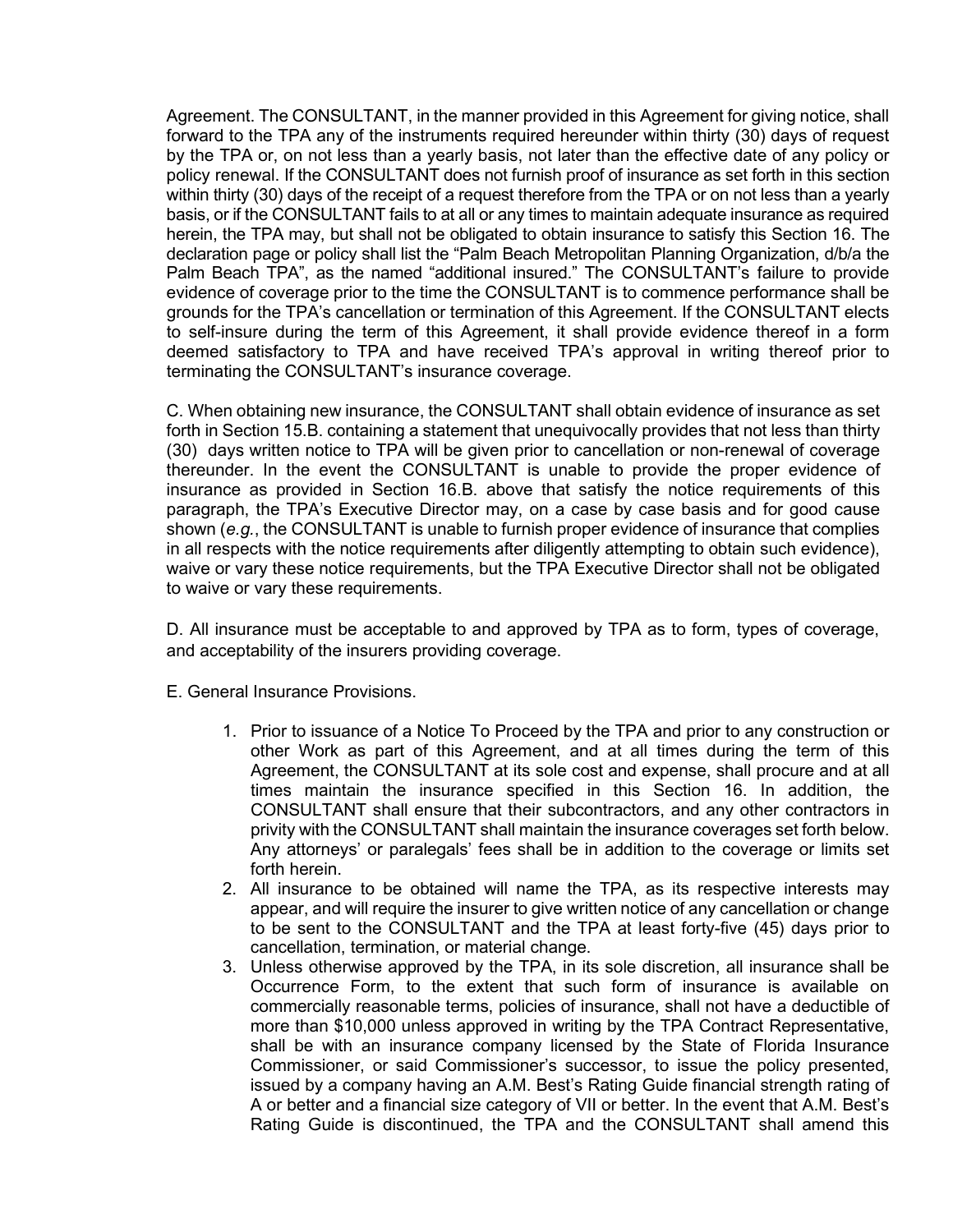Agreement to provide a successor rating service and ratings, which in the TPA's reasonable judgment are similar to what is required by this Agreement. "Claims made" insurance shall not be acceptable insurance under this Agreement.

- 4. The CONSULTANT, and its general contractor, any other contractors in privity with either the CONSULTANT shall be solely responsible for all deductibles and retentions contained in their respective policies.
- 5. The TPA will be included as an "Additional Insured" on the Commercial General Liability, any Umbrella Liability, and Builders' Risk polices. The CONSULTANT's insurance policies will be primary over any and all insurance available to the TPA, whether purchased or not, and must be non-contributory.
- 6. The terms and conditions of all policies may not be less restrictive than those contained in the most recent edition of the policy forms, as revised from time to time, issued by the Insurance Services Office ("ISO") or the National Council on Compensation Insurance ("NCCI"). If ISO or NCCI issues new policy forms during the policy term of the required insurance, the CONSULTANT will not be required to comply with the new policy forms until the expiration date of the insurance policy affected by the change.
- 7. The CONSULTANT will ensure that each insurance policy obtained by it or by any sub-contractor on the Work provides that the insurance company waives all right of recovery by way of subrogation against the TPA in connection with any damage covered by any policy.

F. Premiums and renewals. The CONSULTANT shall pay as the same become due all premiums for the insurance required by this section 15., shall renew or replace each such policy and deliver to the TPA evidence of the payment of the full premium thereof prior to the expiration date of such policy.

- G. Adequacy of Insurance Coverage.
	- 1. The adequacy of the insurance coverage required by this section 16. may be reviewed periodically by the TPA in its reasonable discretion. The TPA may request a change in the insurance coverage, if it is commercially reasonable; provided, that such coverage is available at commercially reasonable rates.
	- 2. The CONSULTANT has the right to contest the request for a change in insurance but must be commercially reasonable.

H. TPA right to procure insurance. If the CONSULTANT or its sub-contractor refuses, neglects or fails to secure and maintain in full force and effect any or all of the insurance required pursuant to this Agreement, the TPA, at its option, may but shall not be obligated to, procure or renew such insurance. Regardless of whether the TPA decides to obtain insurance, that shall not excuse the CONSULTANT's responsibility for any loss, damages, or injury. In that event, all commercially reasonable amounts of money paid therefor by the TPA shall be treated as a right to suspend any payments under this Agreement to the CONSULTANT, until the CONSULTANT pays any insurance premiums due or paid for by the TPA. Such amounts shall be paid by the CONSULTANT to the TPA within twenty (20) calendar days of written notice thereof.

I. Waiver of Subrogation. A full waiver of subrogation shall be obtained from all insurance carriers. The CONSULTANT shall cause each insurance policy obtained by it to provide that the insurance company waives all right of recovery by way of subrogation against the TPA in connection with any damage covered by any policy.

Section 16. **Personnel.** The CONSULTANT warrants that all professional services shall be performed by skilled and competent personnel to the highest professional standards in the field.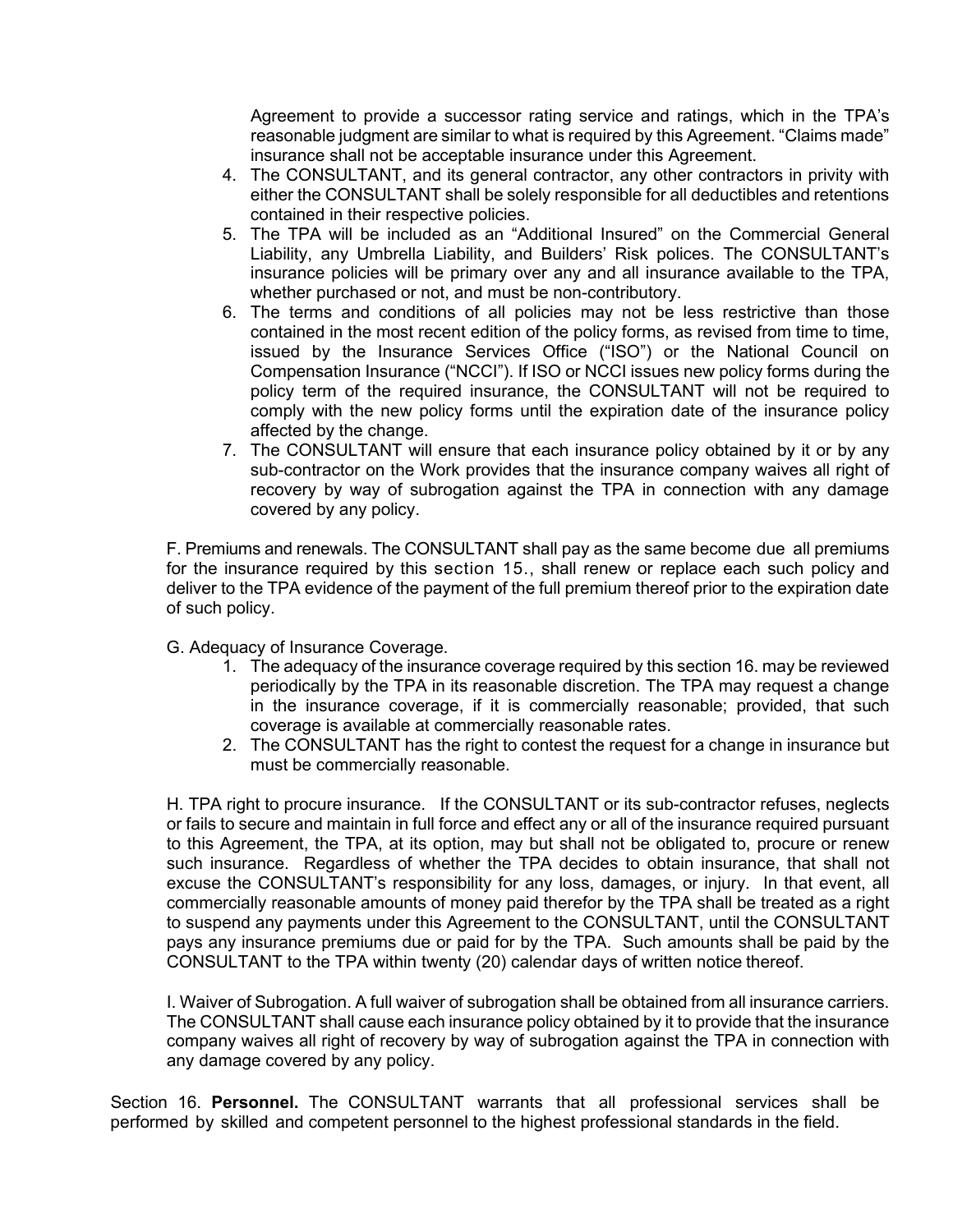A. The CONSULTANT represents that it has, or will secure at its own expense, all necessary personnel required to perform the services under this Agreement. Such personnel shall not be employees of or have any contractual relationship with the TPA nor shall they be considered as joint employees or volunteers of the TPA.

B. All the services required hereunder shall be performed by the CONSULTANT or under its supervision, and all personnel engaged in performing the services shall be fully qualified and, if required, licensed, authorized or permitted under state and local law to perform such services.

Section 17. **Public Entity Crimes.** In accordance with Sections 287.132 and 287.133, Florida Statutes, by entering into this Agreement or performing any work in furtherance hereof, CONSULTANT certifies that it, its affiliates, suppliers, and subcontractors who will perform hereunder, have not been placed on the convicted vendor list maintained by the State of Florida Department of Management Services within the thirty-six (36) months immediately preceding the effective date of this Agreement.

Section 18. **Discriminatory Vendor List.** The CONSULTANT herby certifies that it has not been placed on Florida's Department of Management Services' Discriminatory Vendor List as provided under Section 287.134, F.S.

Section 19. **Criminal History Records Check.** The CONSULTANT shall comply with the provisions of Palm Beach County Ordinance No. 2003-030, the Criminal History Records Check Ordinance (Ordinance), if the CONSULTANT's employees or subcontractors are required under this Agreement to enter a critical facility as identified in Palm Beach County Resolution No. R-2003-1274. CONSULTANT acknowledges and agrees that all employees and subcontractors who are to enter a critical facility will be subject to a fingerprint based criminal history records check. Although the TPA agrees to pay for all applicable FDLE/FBI fees required for criminal history record checks, CONSULTANT shall be solely responsible for the financial, schedule, and staffing implications associated in complying with the Ordinance.

Section 20. **E-Verify.**

A. The TPA has agreements with FDOT which require the TPA to agree and assure the FDOT that the U.S. Department of Homeland Security's E-Verify System (System) will be used to verify the employment eligibility of CONSULTANT's employees and the employees of the CONSULTANT's subcontractors, performing Work pursuant to this Agreement. In addition, Florida law will effective January 1, 2021, require that the e-verify system be used by the CONSULTANT. *See* Cs/CS/CS/SB 664 (2020 Florida Legislature). Accordingly, the CONSULTANT agrees that it will utilize the System, in accordance with the law and the regulations applicable to the System, to verify the employment eligibility of its employees and that it will require any subcontractor used in the performance of the Work to verify the employment eligibility of its employees. The CONSULTANT shall provide evidence that it and its subcontractors have so verified the employment eligibility of all employees to the TPA and FDOT on forms and in the manner required by the TPA.

B. The CONSULTANT acknowledges that the TPA has received and will seek funds from the FDOT, and that such funds may be used to pay CONSULTANT for the services it provides under this Agreement. The CONSULTANT further acknowledges that FDOT has advised recipients of FDOT funds that it will consider a contractor's employment of unauthorized aliens to be a material violation of the Immigration and Nationality Act and this Agreement. The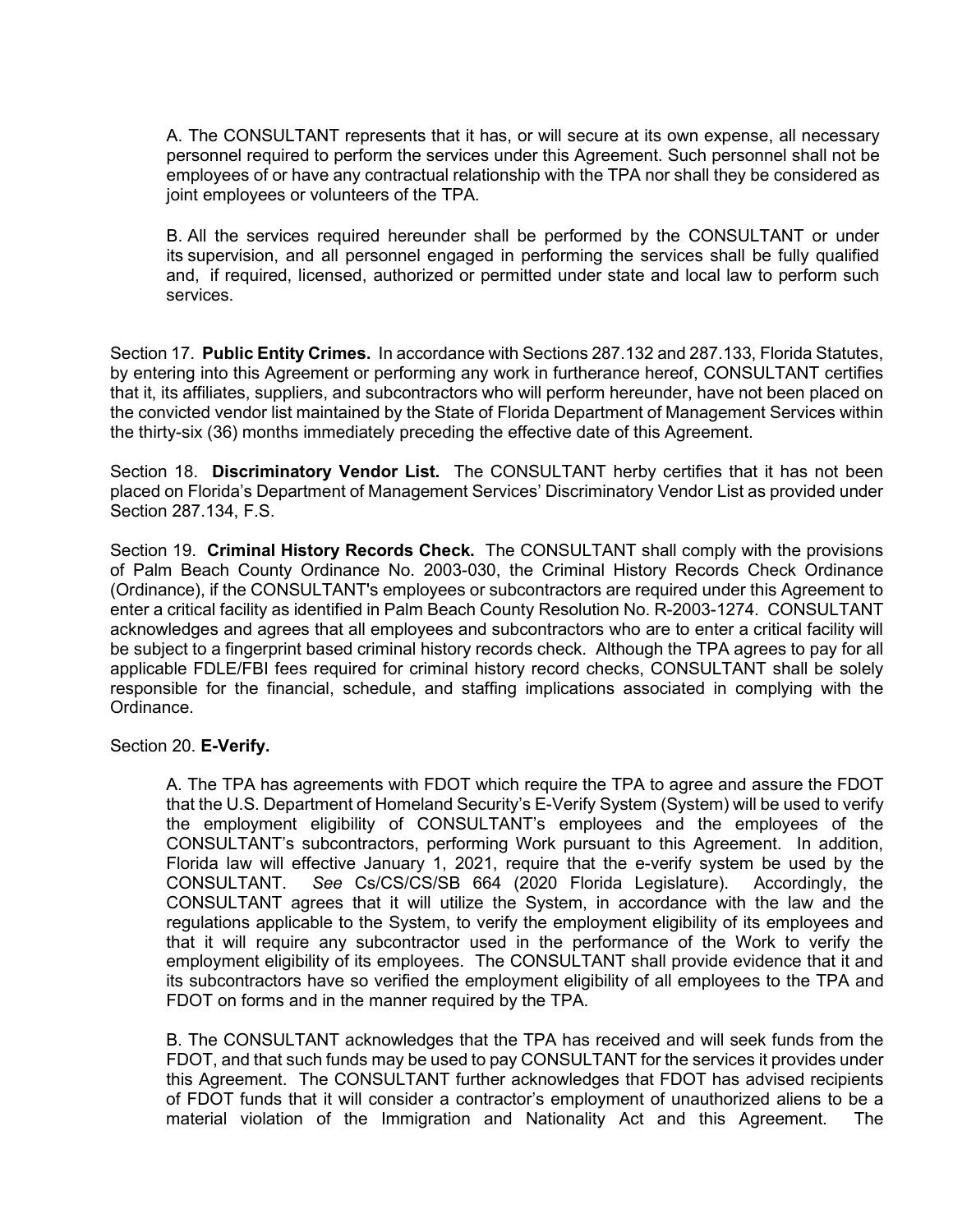CONSULTANT affirms to the TPA that it will not employ unauthorized aliens or take any other act which may cause the TPA to be in violation of any term or condition of any agreement between the TPA and the FDOT.

Section 21. **Title VI – Nondiscrimination Policy Statement.** During the performance of this Agreement, the CONSULTANT agrees for itself, its assignees and successors in interest as follows:

A. Compliance with Regulations: The CONSULTANT shall comply with the nondiscrimination regulations applicable to federally assisted programs of the U.S. Department of Transportation (hereinafter, "USDOT") set forth at 49 CFR Part 21, as they may be amended from time to time (referred to hereinafter as the "Regulations"). Said Regulations are hereby incorporated into and made a part of this Agreement by reference.

B. Nondiscrimination: The CONSULTANT, with regard to the work performed during this Agreement, shall not discriminate on the basis of race, color, national origin, sex, age, disability, religion or family status in the selection and retention of subcontractors, including procurements of materials and leases of equipment. The CONSULTANT shall not participate either directly or indirectly in the discrimination prohibited by 49 CFR 21, as they may be amended from time to time, of the Regulations, including employment practices if this Agreement covers a program set forth in Appendix B of the Regulations.

C. Solicitations for Subcontractors, including Procurements of Materials and Equipment: In all solicitations made by the CONSULTANT, either by competitive bidding or negotiation for work to be performed under a subcontract, including procurements of materials or leases of equipment; each potential subcontractor or supplier shall be notified by the CONSULTANT of the CONSULTANT's obligations under this Agreement and the Regulations relative to nondiscrimination on the basis of race, color, national origin, sex, age, disability, religion or family status.

D. Information and Reports: The CONSULTANT shall provide all information and reports required by the Regulations or directives issued pursuant thereto, and shall permit access to its books, records, accounts, other sources of information, and its facilities as may be determined by the Florida Department of Transportation, Federal Highway Administration, Federal Transit Administration (FTA), Federal Aviation Administration, and/or the Federal Motor Carrier Safety Administration to be pertinent to ascertain compliance with such Regulations, orders and instructions. Where any information required of the CONSULTANT is in the exclusive possession of another who fails or refuses to furnish this information, the CONSULTANT shall so certify to the Florida Department of Transportation, the Federal Highway Administration, the Federal Transit Administration, the Federal Aviation Administration, and/or the Federal Motor Carrier Safety Administration as appropriate and shall set forth what efforts it has made to obtain the information.

E. Sanctions for Noncompliance: In the event of the CONSULTANT's noncompliance with the nondiscrimination provisions of this Agreement, the Florida Department of Transportation shall impose such contract sanctions as it or the Federal Highway Administration, Federal Transit Administration, the Federal Aviation Administration, and/or the Federal Motor Carrier Safety Administration may determine to be appropriate, including, but not limited to:

1. Withholding of payments to the CONSULTANT until the CONSULTANT complies; and/or

2. Cancellation, termination, or suspension of the Agreement, in whole or in part.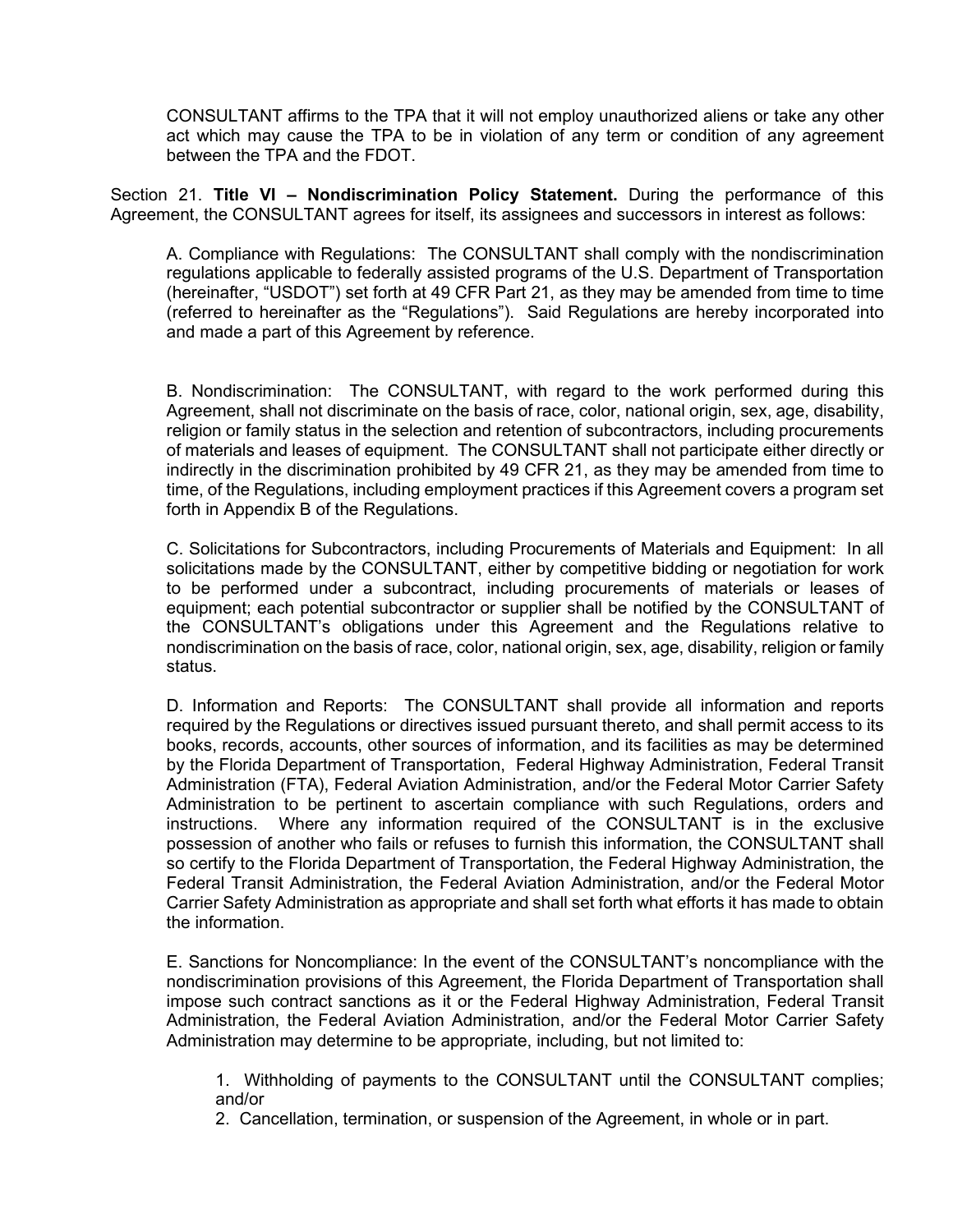F. Incorporation of Provisions: The CONSULTANT shall include the provisions of paragraphs (A) through (E) of this section in every subcontract, including procurements of materials and leases of equipment, unless excepted by the Regulations, or directives issued pursuant thereto. The CONSULTANT shall take such action with respect to any subcontract or procurement as the Florida Department of Transportation, the Federal Highway Administration, the Federal Transit Administration, the Federal Aviation Administration, and/or the Federal Motor Carrier Safety Administration may direct as a means of enforcing such provisions including sanctions for noncompliance. In the event the CONSULTANT becomes involved in, or is threatened with, litigation with a subcontractor or supplier as a result of such direction, the CONSULTANT may request the Florida Department of Transportation to enter into such litigation to protect the interests of the Florida Department of Transportation*,* and, in addition, the CONSULTANT may request the United States to enter into such litigation to protect the interests of the United States.

G. The CONSULTANT does hereby represent and certify that it will comply with all the requirements imposed by Title VI of the Civil Rights Acts of 1964 and Title VII of the Civil Rights Act of 1968, as they have been and may be modified from time to time (42 U.S.C. 2000d, *et. seq*. and 3601 *et. seq*.), and all applicable implementing regulations of the U.S.DOT and its agencies.

H. The CONSULTANT does hereby represent and certify that it will comply with all the requirements of the Americans with Disabilities Act (42. U.S.C. 12102, *et. seq.*) and all applicable implementing regulations of the U.S.DOT and its agencies.

I. The CONSULTANT shall report all grievances or complaints pertaining to its actions and obligations under this Article to the TPA.

#### Section 22. **Conflict of Interest.**

A. The CONSULTANT represents that it presently has no interest and shall acquire no interest, either direct or indirect, which would conflict in any manner with the performance or services required hereunder, as provided for in Section 112.311, Florida Statutes. The CONSULTANT further represents that no person having any such interest shall be employed to assist in the performance of this Agreement.

B. The CONSULTANT shall promptly notify the TPA's representative, in writing, by certified mail, of all potential conflicts of interest for any prospective business association, interest, or other circumstance which may influence or appear to influence the CONSULTANT's judgment or the quality of services being provided hereunder. Such written notification shall identify the prospective business association, interest, or circumstance, the nature of work that the CONSULTANT may undertake and advise the TPA as to whether the association, interest, or circumstance would constitute a conflict of interest if entered into by the CONSULTANT. The TPA may notify the CONSULTANT of its opinion as to whether a conflict exists under the circumstances identified by the CONSULTANT. If, in the opinion of the TPA, the prospective business association, interest or circumstance would constitute a conflict of interest by the CONSULTANT, then the CONSULTANT shall immediately act to resolve or remedy the conflict. It the CONSULTANT shall fail to do so, the TPA may terminate this Agreement for cause.

C. The CONSULTANT shall not enter into any contract, subcontract, or arrangement in connection with the Work (also referred to as "Project," "Scope," or "Scope of Services") or any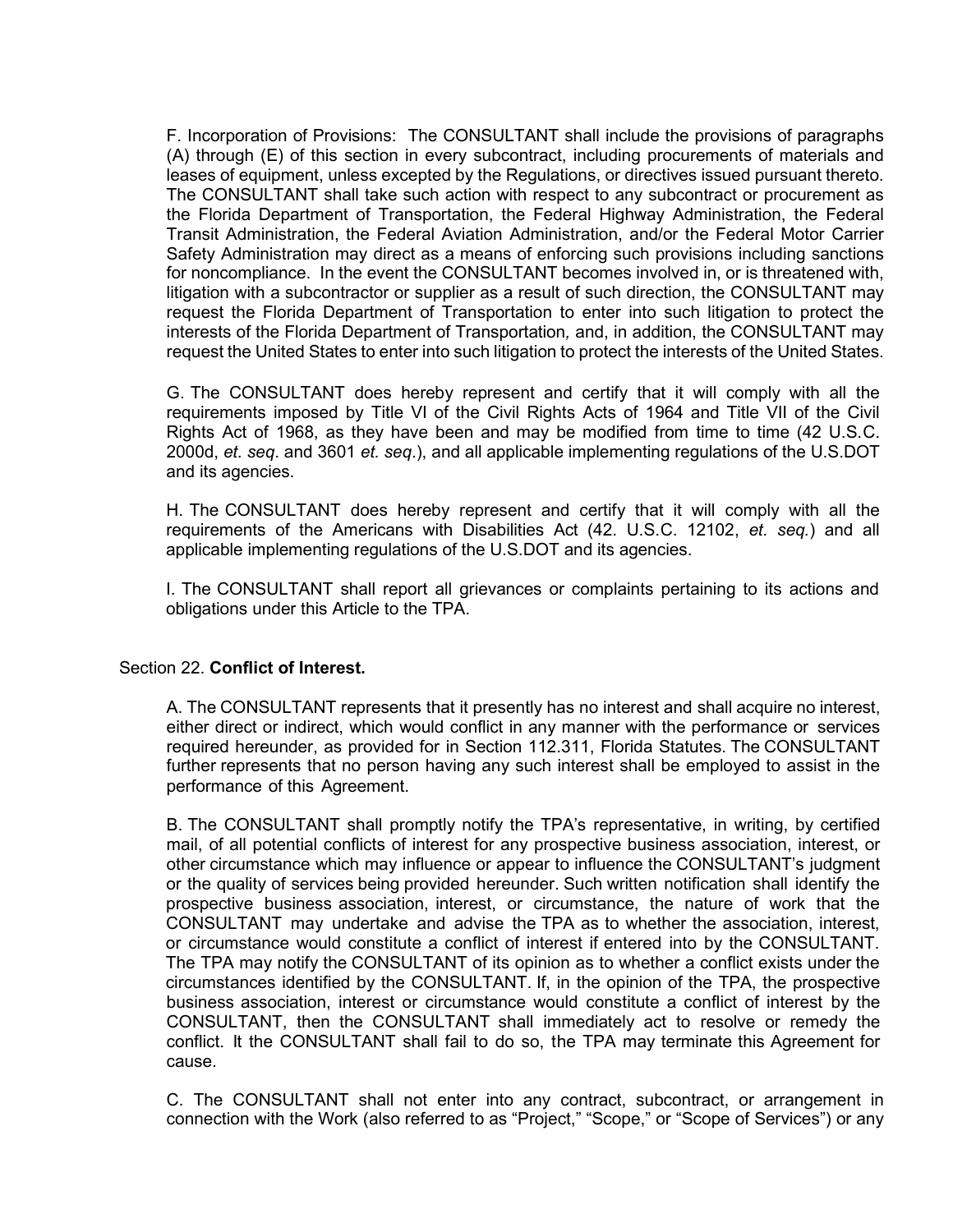property included or planned to be included in the Work, with any officer, director or employee of the TPA or any business entity of which the officer, director or employee or the officer's, director's or employee's spouse or child is an officer, partner, director, or proprietor or in which such officer, director or employee or the officer's director's or employee's spouse or child, or any combination of them, has a material interest.

D. "Material Interest" means direct or indirect ownership of more than five percent (5%) of the total assets or capital stock of any business entity.

E. The CONSULTANT shall not enter into any contract or arrangement in connection with the Work or Project, with any person or entity that was represented before the TPA by any person, who at any time during the immediately preceding two (2) years, was an officer, director or employee of the TPA.

F. The CONSULTANT agrees for itself and shall insert in all contracts entered into in connection with the Work or Project or any property included or planned to be included in the Work or Project, and shall require its contractors to insert in each of their subcontracts, the following provision:

No member, officer, or employee of the TPA during his tenure or for two (2) years thereafter shall have any interest, direct or indirect, in this Agreement or the proceeds thereof.

Section 23. **Independent Contractor Relationship.** The CONSULTANT is and shall be, in the performance of the Work, services and activities under this Agreement, an Independent Contractor and not an employee, agent, or servant of the TPA. All persons engaged in any of the Work or services performed pursuant to this Agreement shall, at all times and in all places, be subject to the CONSULTANT's sole direction, supervision, and control. The CONSULTANT shall exercise control over the means and manner in which it and its employees perform the Work, and in all respects, the CONSULTANT's relationship and the relationship of its employees to the TPA shall be that of an Independent Contractor and not as employees or agents of the TPA. The CONSULTANT does not have the power or authority to bind the TPA in any promise, agreement, or representation.

Section 24. **Assignment.** Neither this Agreement nor any interest herein shall be assigned, subcontracted, conveyed, transferred, or otherwise encumbered, in whole or in part, by the CONSULTANT without the prior written consent of the TPA, which consent may be withheld or refused for any reason or no reason. The parties agree that additional consideration incorporated into the payment schedule of this Agreement has been made for this provision.

Section 25. **Contingent Fees.** The CONSULTANT warrants that it has not employed or retained any company or person, other than a *bona fide* employee working solely for the CONSULTANT, to solicit or secure this Agreement and that it has not paid or agreed to pay any person, company, corporation, individual, or firm, other than a *bona fide* employee working solely for the CONSULTANT, any fee, commission, percentage, gift, or any other consideration contingent upon or resulting from the award or making of this Agreement.

Section 26. **Members of Congress.** No member or delegate to the Congress of the United States shall be admitted to any share or part of the Agreement or any benefit arising therefrom.

A. The CONSULTANT agrees that no federal appropriated funds have been paid or will be paid by or on behalf of the TPA, to any person for influencing or attempting to influence any officer or employee of any federal agency, a Member of Congress, an officer or employee of Congress, or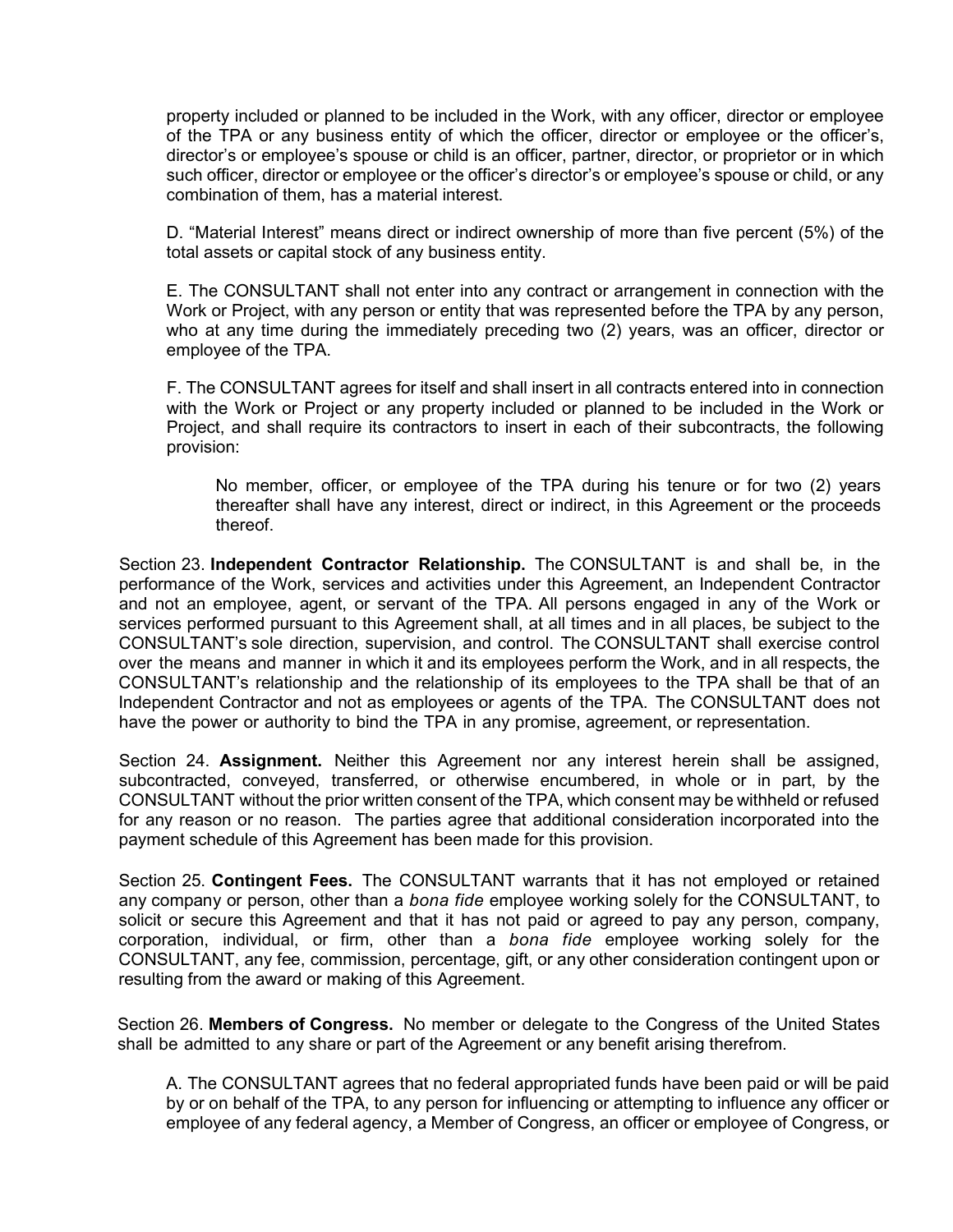an employee of a Member of Congress in connection with the awarding of any federal contract, the making of any federal grant, the making of any federal loan, the entering into of any cooperative agreement, and the extension, continuation, renewal, amendment or modification of any federal contract, grant, loan or cooperative agreement. This certification is a material representation of fact upon which reliance is placed when this transaction was made or entered into. Submission of this certification is a prerequisite for making or entering into this transaction imposed by section 1352, title 31, U.S. code. Any person who fails to file the required certification shall be subject to a civil penalty of not less than \$10,000 and not more than \$100,000 for each such failure.

B. If any funds other than federal appropriated funds have been paid to the CONSULTANT for influencing or attempting to influence an officer or employee of any federal agency, a Member of Congress, an officer or employee of Congress, or an employee of a Member of Congress in connection with this Work, the CONSULTANT shall complete and submit Standard Form-LLL "Disclosure Form to Report Lobbying," in accordance with its instructions or provide notification to the TPA in any other manner the TPA may allow.

C. The CONSULTANT shall include the two (2) above-stated clauses modified to show the contractual relationship, in all subcontracts it enters into related to the Work.

D. The CONSULTANT may not expend any funds received under this Agreement for lobbying the Florida Legislature or any agency of the State.

Section 27. **Application of Federal Requirements.** This Agreement is funded, in part, by funds made available by the FTA. Additional terms and conditions are set forth in Exhibit "C" attached hereto and made applicable to the CONSULTANT and a part of this Agreement by this reference. The CONSULTANT shall perform the duties and obligations described in Exhibit "C" and shall complete the representations and provide any information required therein.

Section 28. **Remedies.** This Agreement shall be construed by and governed by the laws of the State of Florida. Any and all legal action necessary to enforce this Agreement will be held in Palm Beach County. No remedy herein conferred upon any party is intended to be exclusive of any other remedy, and each and every such remedy shall be cumulative and shall be in addition to every other remedy given hereunder or now or hereafter existing at law or in equity or by statute or otherwise. No single or partial exercise by any party of any right, power, or remedy hereunder shall preclude any other or further exercise thereof. No person or entity other than the CONSULTANT or the TPA shall have any rights in this Agreement or any remedy against either the CONSULTANT or the TPA for a violation of any of the terms and conditions set forth herein or pertaining in any way to the services to be rendered by the CONSULTANT to the TPA hereunder.

Section 29. **Enforcement Costs.** Any costs or expenses, including reasonable attorney fees, associated with the enforcement of the terms and conditions of this Agreement shall be borne by the respective parties.

Section 30. **No Waiver.** No waiver of any provisions of this Agreement shall be effective unless it is in writing and signed by the party against whom it is asserted. Any such written waiver shall only be applicable to the specific instance to which it relates and shall not be deemed a continuing or future waiver.

Section 31. **Captions.** The captions and section designations herein set forth are for convenience only and shall have no substantive meaning.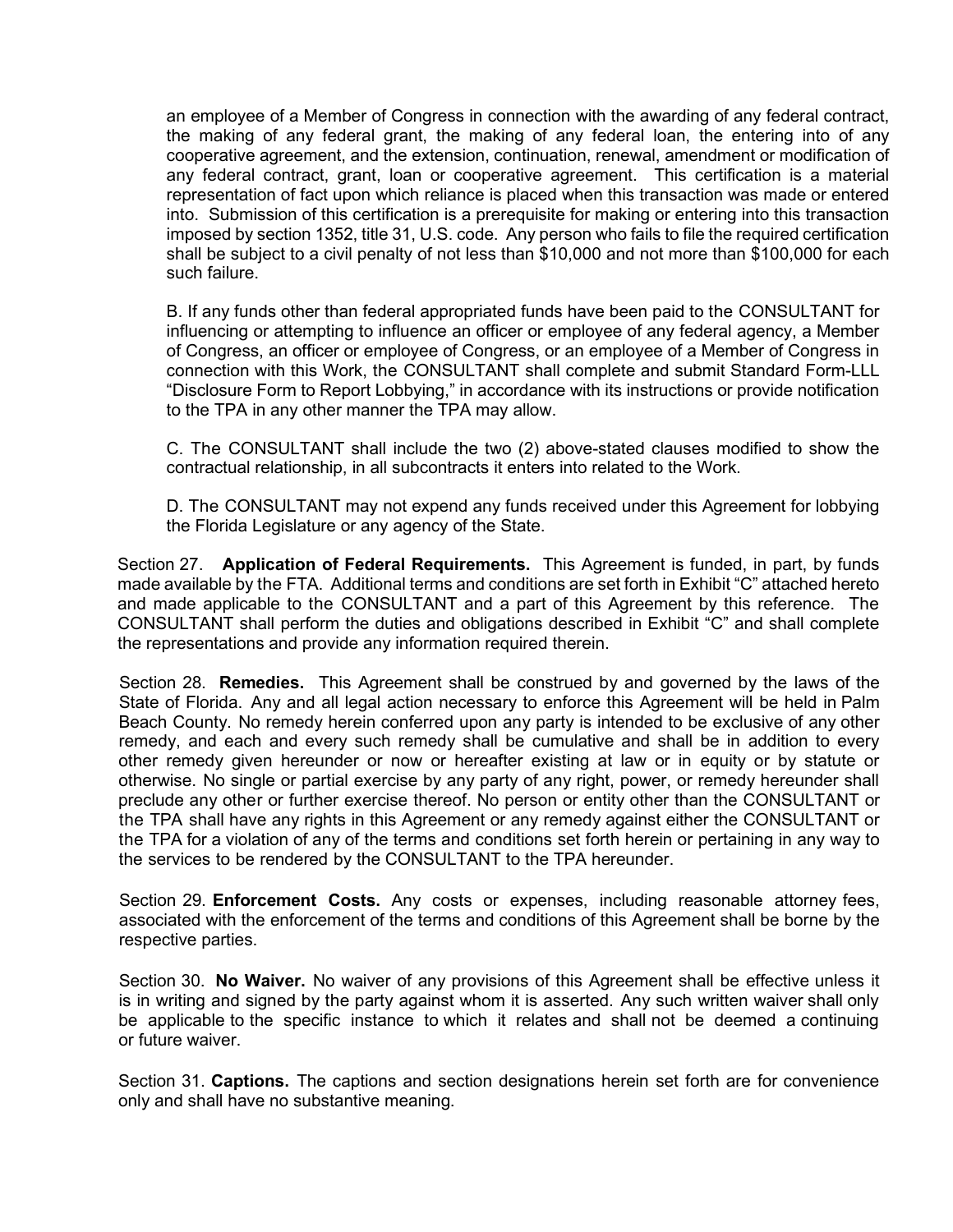Section 32. **Joint Preparation.** The preparation of this Agreement has been a joint effort of the parties, and the resulting document shall not, solely as a matter of judicial construction, be construed more severely against one of the parties than the other.

Section 33. **Severability.** Should any section, paragraph, sentence, clause, or provision hereof be held by a court of competent jurisdiction to be invalid, such shall not affect the remaining portions of this Agreement.

Section 34. **Entirety of Agreement and Modifications.** The TPA and the CONSULTANT agree that this Agreement sets forth the entire agreement between the parties, and that there are no promises or understandings other than those stated herein. No modification, amendment, or alteration in the terms or conditions contained herein shall be effective unless contained in a written document executed with the same formality and equality of dignity herewith.

Section 35. **Survivability.** Any provision of this Agreement which is of a continuing nature or imposes an obligation which extends beyond the term of this Agreement shall survive its expiration or earlier termination.

Section 36. **Notice.** Notices, invoices, communications, and payments hereunder shall be deemed made if given in any of the following forms:

A. By certified U.S. Mail, return receipt requested, postage prepaid, and addressed to the party to receive such notice, invoice, or communication, as set forth below; or

B. By nationally recognized overnight courier service (*e.g.*, FedEx, UPS, *etc.*) prepaid and addressed to the party to receive such notice, invoice, or communication, as set forth below; or

C. By hand delivery to the office of the party to whom such notice, invoice, or communication is being given. All notices, invoices, or communications shall be addressed to a party at the address given below or such other address as may hereafter be designated by notice in writing.

| If to the TPA:        | Executive Director<br>Palm Beach Transportation Planning Agency<br>301 Datura Street<br>West Palm Beach, FL 33401 |
|-----------------------|-------------------------------------------------------------------------------------------------------------------|
| If to the CONSULTANT: | [Consultant contact]                                                                                              |

[Consultant address]

The foregoing individuals shall also be known in this Agreement as the agency's "Contract Representative."

D. A notice or communication, under this Agreement, from one party to another party shall be sufficiently given or delivered if dispatched to the party's individual listed in Section 36.C. by hand delivery, or by nationally recognized overnight courier (*i.e.* – Federal Express, United Parcel Services, *etc.*) providing receipts, or by U.S. certified mail, postage prepaid, return receipt requested.

E. Notices; Addresses; Time. Either party may unilaterally change its addressee or address, by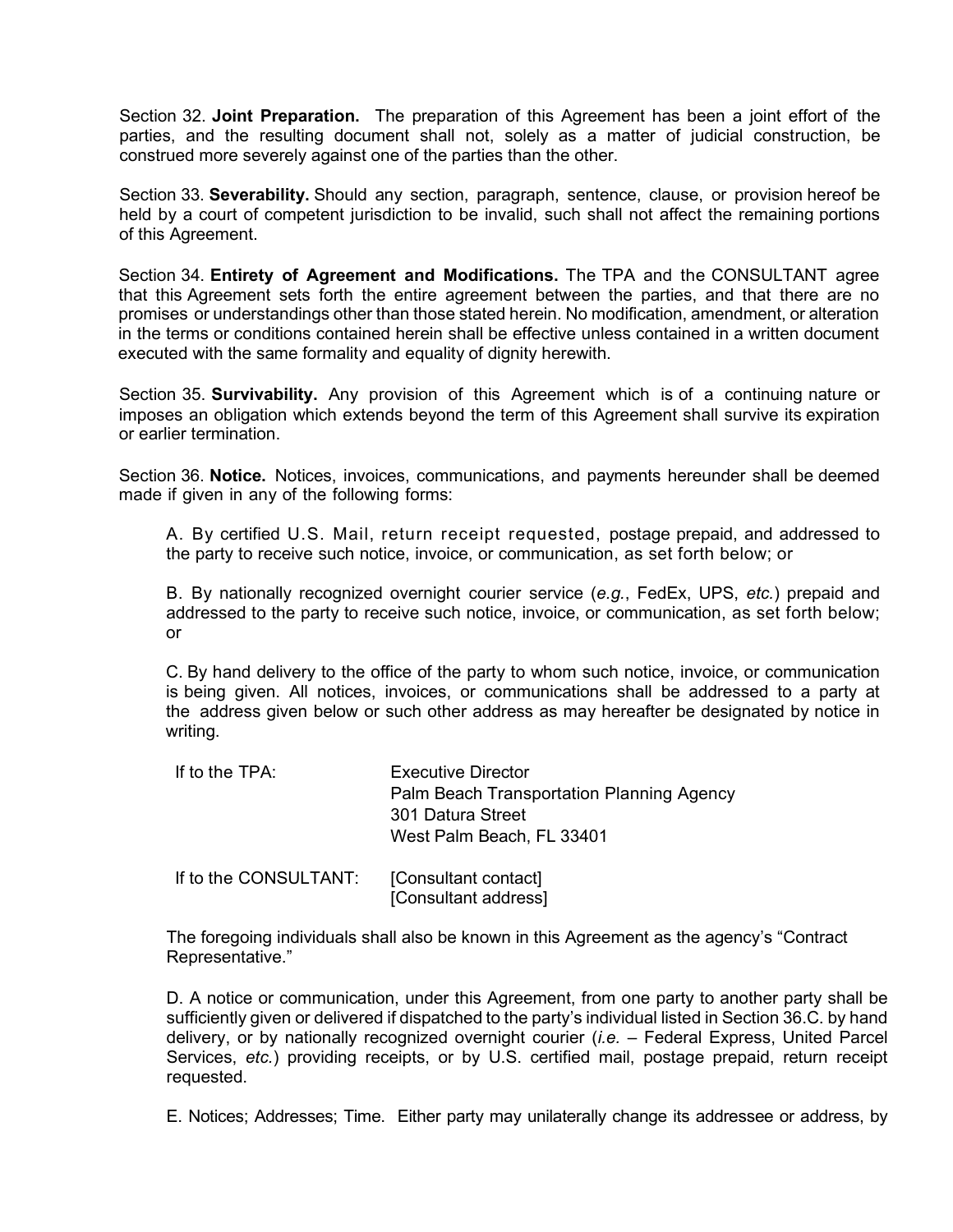giving written notice thereof to the other party pursuant to this Section 36., but the change is not effective until the change notice is actually received by the other party.

F. Notice given by certified mail, return receipt requested, properly addressed and with postage fully prepaid, is deemed given when deposited in the United States mails within the continental United States, if the notice is thereafter delivered in due course at the address to which properly sent. Notice given by overnight courier, service prepaid, properly addressed is deemed given when deposited with the courier within the continental United States, if the notice is thereafter delivered in due course at the address to which properly sent. Notice given by manual delivery is deemed given only when actually received by the recipient.

G. Relay of Official Notices and Communications. If the CONSULTANT or the TPA receives any notice from a governmental body or governmental officer that pertains to this Agreement or performance pursuant hereto, or receives any notice of litigation or threatened litigation affecting any of the aforementioned subjects, then the receiving party shall promptly send it (or a copy of it) to the other party to this Agreement.

Section 37**. No Intended Third Party Beneficiaries.** The parties acknowledge that this Agreement is not intended to be a third party beneficiary contract, either express or implied, and confers no rights on anyone other than the TPA and the CONSULTANT.

# Section 38. **Disadvantaged Business Enterprises (DBE) and Prompt Payment.**

A. This Agreement is subject to the requirements of 49 CFR Part 26. As required by 49 CFR 26.13, the CONSULTANT will not discriminate on the basis of race, color, national origin, or sex in the performance of any U.S. DOT- assisted contract or the requirements of 49 CFR Part 26. The CONSULTANT shall take all necessary and reasonable steps under 49 CFR Part 26 to ensure nondiscrimination in the performance of this Agreement. The TPA's DBE Program, as required by 49 CFR Part 26 and approved by DOT is incorporated by reference into this Agreement. Implementation of this program is a legal obligation and the failure to carry out its terms shall be treated as a violation of this Agreement.

B. Neither the CONSULTANT nor any subcontractor it may use in the performance of this Agreement shall discriminate on the basis of race, color, national origin, or sex in the award of or the performance of this Agreement. The CONSULTANT shall carry out the applicable requirements of 49 CFR Part 26 in the award and administration of this Agreement and the Work associated with this U.S. Department of Transportation (U.S. DOT) assisted contract. Failure by the CONSULTANT to carry out these requirements is a material breach of this Agreement, which may result in the termination of this Agreement or such other remedy or action as the TPA deems appropriate which may include but is not limited to:

- 1. Withholding monthly progress payments;
- 2. Assessing sanctions;
- 3. Liquidated damages, and/or
- 4. Disqualifying CONSULTANT from future contracts as non-responsible.

C. CONSULTANT shall include the statements set forth in paragraphs A. and B. above in each subcontract or sub-consultant contract it lets.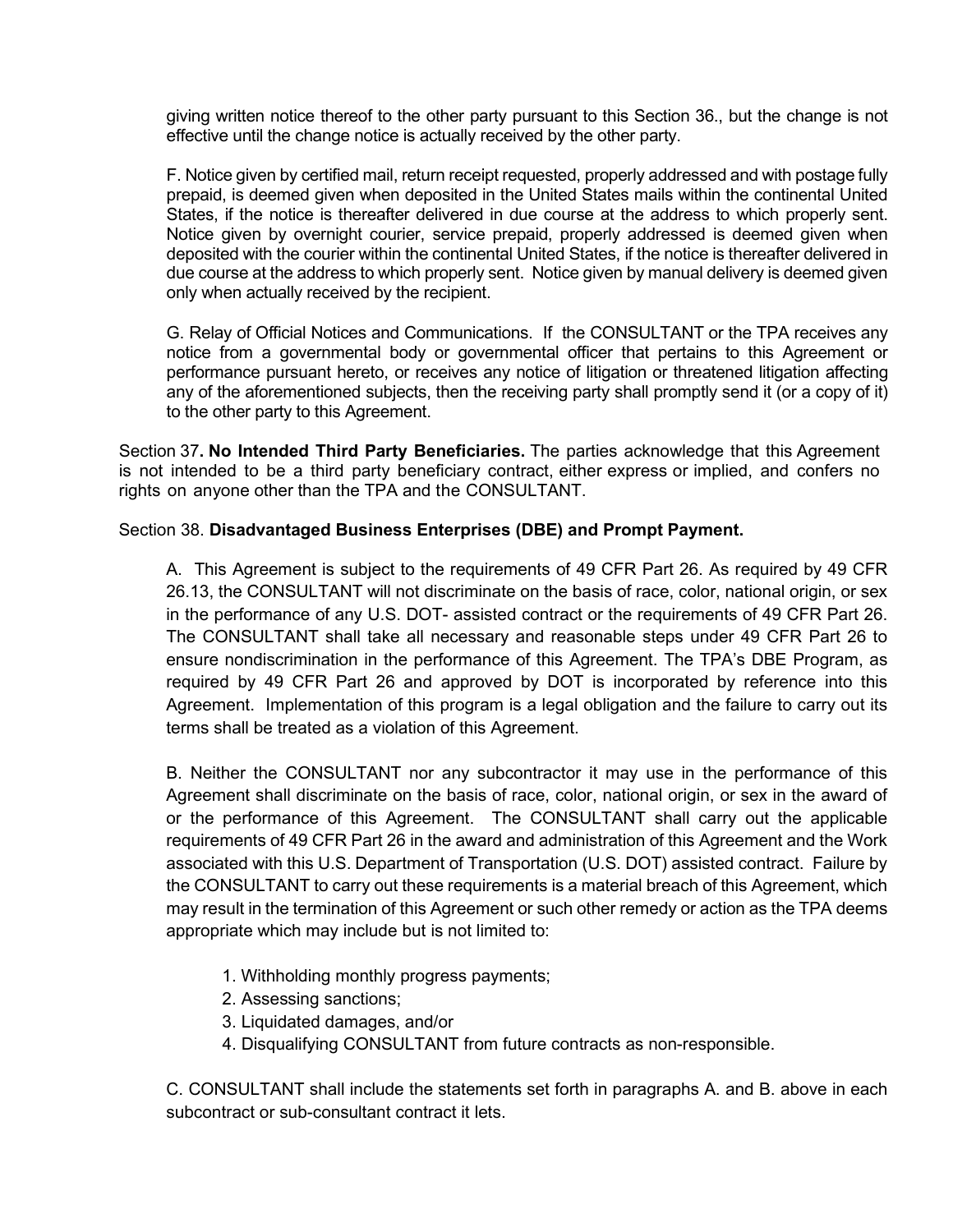D. The CONSULTANT is encouraged to seek disadvantaged business enterprises (DBEs) for participation in subcontracting opportunities. A contract goal of 10.65% has been established for this Agreement. The CONSULTANT will comply with the tasks and proportionate dollar amounts throughout the term of this Agreement as it relates to the use of DBEs so that it maintains and meets this goal throughout the term of the Agreement. The provisions of this section apply to the CONSULTANT's selection and use of subcontractors, including DBE subcontractors, to perform any part of this Agreement.

E. The TPA has adopted the Florida Department of Transportation's (FDOT) DBE Program, including but not limited to FDOT's Methodology for Determining DBE Goals and FDOT's Annual Goal of 10.65% for DBE participation in solicitations and award of contracts. This DBE Program, as adopted by TPA, is incorporated into and made a part of this Agreement. The CONSULTANT acknowledges that it has reviewed and is familiar with the terms of the DBE Program. DBE participation towards overall and contract specific goals will be counted as provided in 49 CFR 26.55 and TPA's adopted DBE Program.

F. The CONSULTANT shall abide by the provisions of the TPA's adopted DBE Program, as it may be amended from time to time, and acknowledges that its failure to comply with said Program is a material breach which may result in the termination of this Agreement or such other sanctions or action deemed appropriate by the TPA under the circumstances, including but not limited to the sanctions identified in paragraph B. above.

G. The CONSULTANT understands that each DBE firm utilized in the performance of this Agreement must be certified by FDOT or other participant(s) in Florida's United Certification Program in order to be counted toward the DBE participation goal.

H. The TPA reserves the right to accept the use of a subcontractor or to reject the selection of a particular subcontractor and to inspect all facilities of any subcontractors in order to make a determination as to the capability of the subcontractor to perform properly under this Agreement.

I. The CONSULTANT will only be permitted to replace a certified DBE subcontractor who is unwilling or unable to perform. If a subcontractor fails to perform or make progress as required by this Agreement and it is necessary to replace the subcontractor to complete the work in a timely fashion, the CONSULTANT shall promptly do so, subject to acceptance of the new subcontractor by TPA. If a goal or preference points has been assigned to this Agreement, the CONSULTANT shall make good faith efforts to replace a DBE that is terminated or has otherwise failed to complete its work on this Agreement with another certified DBE, to the extent needed to meet the contract goal. The CONSULTANT shall notify the TPA immediately of the DBE's inability or unwillingness to perform and provide reasonable documentation of such. The CONSULTANT must obtain the TPA's representative's prior approval to substitute a DBE. The CONSULTANT shall provide copies of new or amended subcontracts, or documentation of good faith efforts, as required by the TPA. If the CONSULTANT fails or refuses to comply in the time specified, the TPA may issue an order stopping all or part of the work and payments therefor until satisfactory action has been undertaken, terminate this Agreement for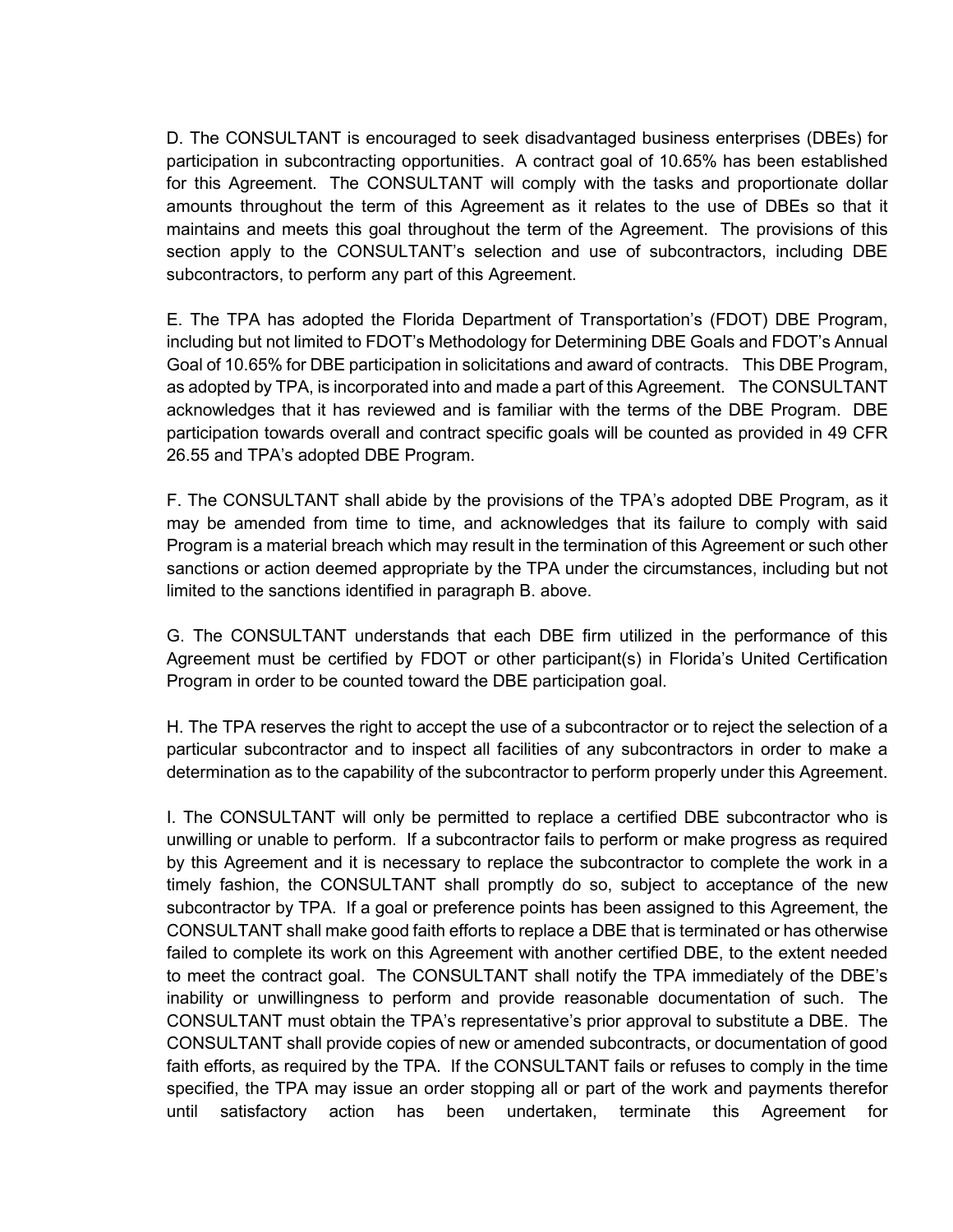noncompliance/default, impose sanctions, or take other action deemed appropriate by the TPA under the circumstances.

J. The CONSULTANT shall provide the TPA with a copy of the CONSULTANT's contract with any subcontractor and any other related documentation requested by TPA's representative. A copy of the Sub-Consultant Qualification Questionnaire Form and Prime Consultant Qualification Questionnaire Form submitted by the CONSULTANT with its proposal, and documentation evidencing the certification of DBEs to be used in the performance of this Agreement, are attached to this Agreement as Exhibit "D" and incorporated into and made a part hereof.

K. The CONSULTANT agrees to maintain in Palm Beach County, Florida or such other location in Florida approved by the TPA's representative, all relevant records, documents of payments and information necessary to document payments to DBEs for at least five (5) years following the termination of this Agreement. In the event litigation is commenced involving or relating to a DBE, the CONSULTANT agrees to maintain such records until the conclusion of all litigation and the expiration of any appeal periods. All such records and information shall be immediately made available for reproduction, examination or inspection upon the request of TPA's representative or any authorized representative of FDOT or the U.S. DOT or any agency thereof. The CONSULTANT agrees to require all of its DBE subcontractors to comply with the same records and information maintenance and availability requirements that it is subject to in this Agreement.

L. The CONSULTANT shall, on a monthly basis or such other period required by the TPA's representative, submit payment certification(s) for all payments it is seeking and certifications from all subcontractors indicating who has been paid and how much. Such certifications shall be made in the manner required and/or on a form(s) furnished by the TPA's representative. Said form(s) shall be signed by the CONSULTANT, affirmed as true and accurate, and shall be subject to all statutory and legal requirements applicable to the submission of false statements. The CONSULTANT will fully participate and cooperate with TPA, FDOT, U.S. DOT or it agencies, and their authorized representatives, regarding any monitoring process it establishes pertaining to the use and review of all subcontractors, including all interim and final audits of payments to subcontractors. Audits may be conducted to review payments to DBE subcontractors to ensure that the actual amount paid to DBEs equals or exceeds the dollar amounts of the Work the CONSULTANT represented would be subcontracted to or performed by DBEs, or for which DBEs would be utilized.

M. Prior to receiving any progress payment due under this Agreement, the CONSULTANT shall certify that it has disbursed to all subcontractors and suppliers, having an interest in the Agreement or performing work or providing materials or supplies used by the CONSULTANT in its performance of the Work, their pro-rata share(s) of the payment received by the CONSULTANT from previous progress payments for all work completed and materials furnished in the previous period, less any retainage withheld by the CONSULTANT pursuant to an agreement with a subcontractor for payment, as approved by the TPA and FDOT, and as deemed appropriate by TPA. The CONSULTANT shall return all retainage payments withheld by the CONSULTANT within thirty (30) days after each subcontractor's work has been satisfactorily completed. The CONSULTANT shall not be entitled to any progress payment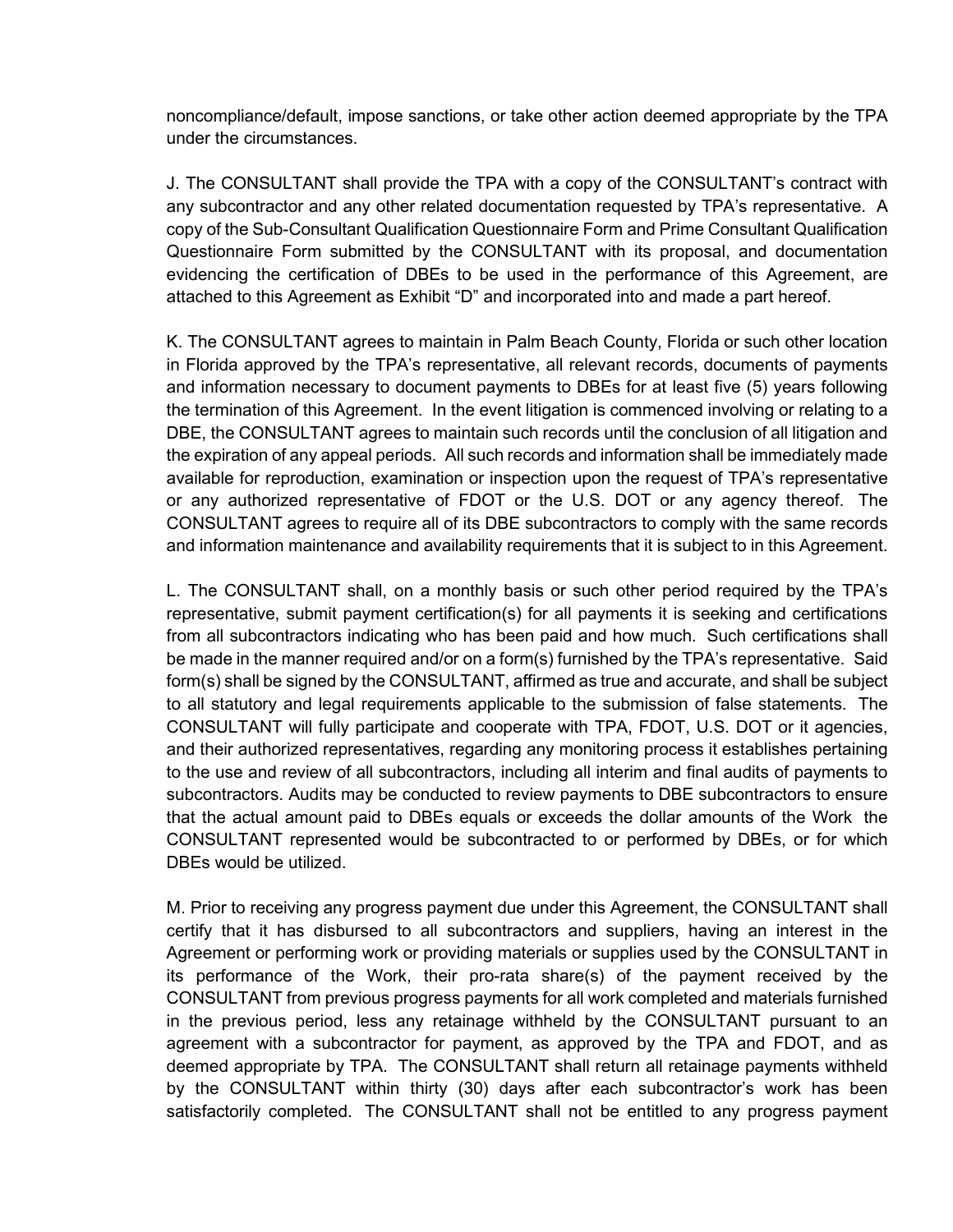before certification, unless the CONSULTANT demonstrates good cause for not making any such required payment and furnishes written notification of such good cause, acceptable to the TPA, to both the TPA and the affected subcontractors and suppliers.

N. Within thirty (30) days of the CONSULTANT's receipt of any payment(s) received under this Agreement and any final progress payment received thereafter, the CONSULTANT shall pay all subcontractors and suppliers having an interest in the Agreement or performing work or providing materials or supplies used by the CONSULTANT in its performance of the Work, their pro-rata share(s) of the payment(s), unless the CONSULTANT demonstrates good cause, acceptable to the TPA, for not making any required payment(s) and furnishes written notification to the TPA and the affected subcontractors and suppliers within said thirty (30) day period.

O. The provisions of this section shall be construed in conformity with any requirement of state or federal law. In the event of any conflict, state or federal law will control the resolution of the conflict.

Section 39. **Truth in Negotiations Certificate.** Signature of this Agreement by the CONSULTANT shall also act as the execution of a truth-in-negotiation certificate certifying that the wage rates, overhead charges, and other costs used to determine the compensation provided for in this Agreement are accurate, complete and current as of the date of the Agreement and no high than those charged the CONSULTANT's most favored customer for the same or substantially similar service.

The said rates and costs shall be adjusted to exclude any significant sums should the TPA determine that the rates and costs were increased due to inaccurate, incomplete or noncurrent wage rates or due to inaccurate representations of fees paid to outside consultants. TPA shall exercise its rights under this section within three (3) years following final payment.

Section 40. **Federal and State Taxes.** The TPA is exempt from payment of the Florida State Sales and Use Taxes. The TPA may sign or have cause to have signed an exemption certificate submitted by the CONSULTANT. The CONSULTANT shall not be exempted from paying sales tax to its suppliers for materials used to fulfill contractual obligations with the TPA, nor is the CONSULTANT authorized to use the TPA's Tax Exemption Number in securing such materials.

The CONSULTANT shall be responsible for payment of its own and its share of its employee's payroll, payroll taxes, and benefits with respect t this Agreement.

Section 41. **Successor and Assigns.** The CONSULTANT each binds itself and its partners, successors, executors, administrators and assigns to the other party and to the partners, successors, executors, administrators and assigns of such other party, in respect to all covenants of this Agreement. The CONSULTANT shall assign, sublet, convey or transfer its interest in this Agreement without the prior written consent of the other

Section 42. **Excusable Delays.** The CONSULTANT shall not be considered in default by reason of any failure in performance if its failure arises out of causes reasonably beyond the control of the CONSULTANT and without its fault or negligence. Such causes are limited to, acts of God, force majeure, natural or public health emergencies, freight embargoes, and abnormally severe and unusual weather conditions.

Upon the CONSULTANT's request, the TPA shall consider the facts and extent of any failure to perform the Work and, if the CONSULTANT's failure to perform was without its fault or negligence, a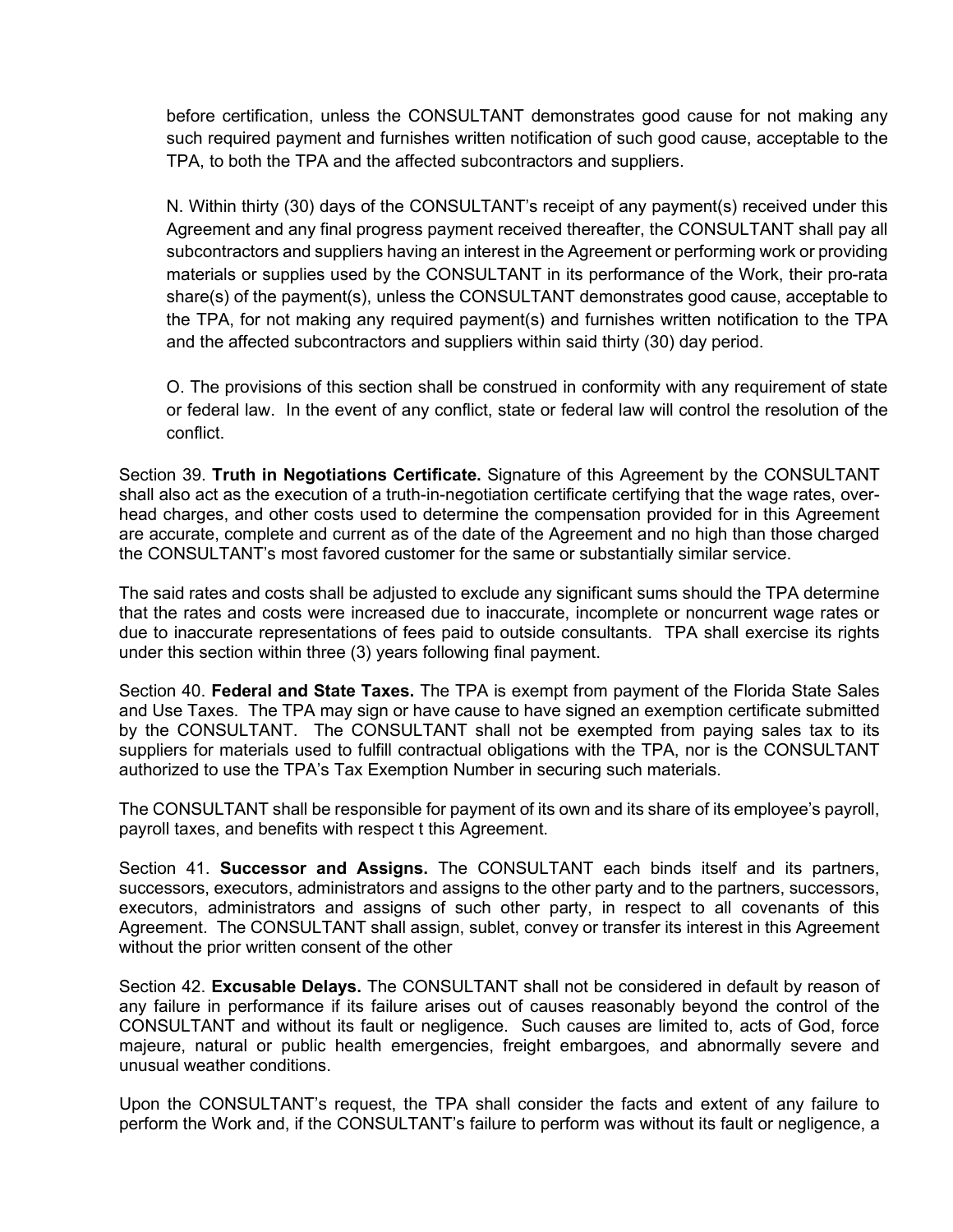Work Order's Timeline or Schedule and/or any other affected provision of this Agreement shall be revised accordingly, subject to the TPA's rights to change, terminate, or stop any or all of the Work at any time.

Section 43. **Arrears** The CONSULTANT shall not pledge the TPA's credit or make it a guarantor of payment or surety for any contract, debt, obligation, judgement, lien, or any form of indebtedness. The CONSULTANT further warrants and represents that it has no obligation or indebtedness that would impair its ability to fulfill the terms of this Agreement.

The Remainder of this Page is Intentionally Left Blank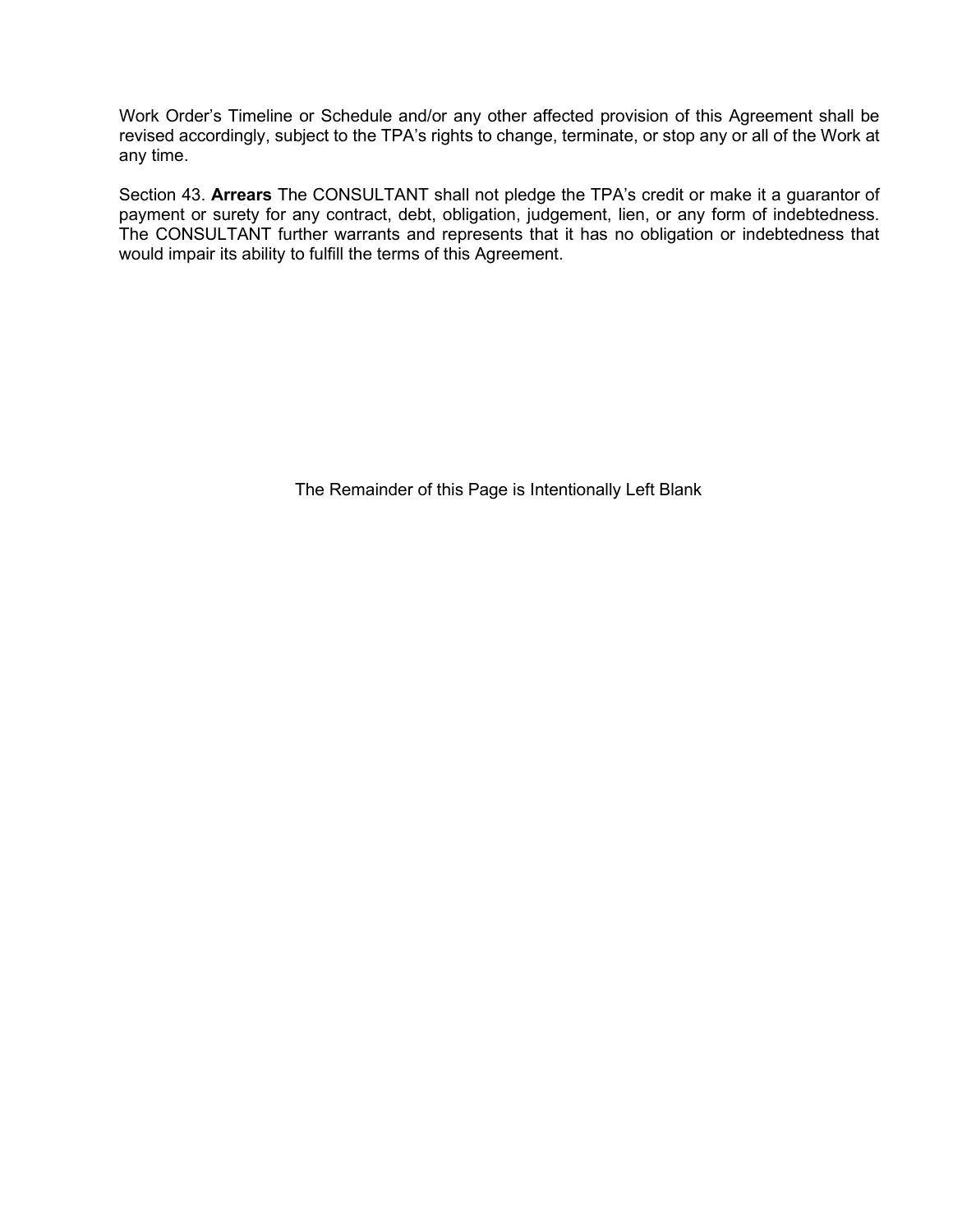**IN WITNESS WHEREOF,** the Palm Beach Transportation Planning Agency and the CONSULTANT have hereunto set their hands to this Agreement on this \_\_ day of [month], 20\_\_.

| [CONSULTANT].                            | TPA:                                                                                                                                                                                                                          |  |
|------------------------------------------|-------------------------------------------------------------------------------------------------------------------------------------------------------------------------------------------------------------------------------|--|
| [CONSULTANT NAME]                        | Palm Beach MPO, d/b/a<br>Palm Beach Transportation<br><b>Planning Agency</b>                                                                                                                                                  |  |
|                                          | By: <u>Mayor Fred Pinto, Chair</u>                                                                                                                                                                                            |  |
|                                          | Date: Note: Note: Note: Note: Note: Note: Note: Note: Note: Note: Note: Note: Note: Note: Note: Note: Note: Note: Note: Note: Note: Note: Note: Note: Note: Note: Note: Note: Note: Note: Note: Note: Note: Note: Note: Note: |  |
| ATTEST FOR [Consultant name]:            | <b>ATTEST FOR TPA:</b>                                                                                                                                                                                                        |  |
| Print Name: ____________________________ | Margarita Pierce, TPA Executive Administrator                                                                                                                                                                                 |  |
|                                          | APPROVED AS TO TERMS AND<br><b>CONDITIONS</b>                                                                                                                                                                                 |  |
|                                          | Nick Uhren, P.E.<br><b>TPA Executive Director</b>                                                                                                                                                                             |  |
|                                          | APPROVED AS TO FORM AND<br><b>LEGAL SUFFICIENCY</b>                                                                                                                                                                           |  |
|                                          | $\sim$ $\sim$ $\sim$ $\sim$ $\sim$ $\sim$ $\sim$                                                                                                                                                                              |  |

Paul R. Gougelman, Esq. TPA General Counsel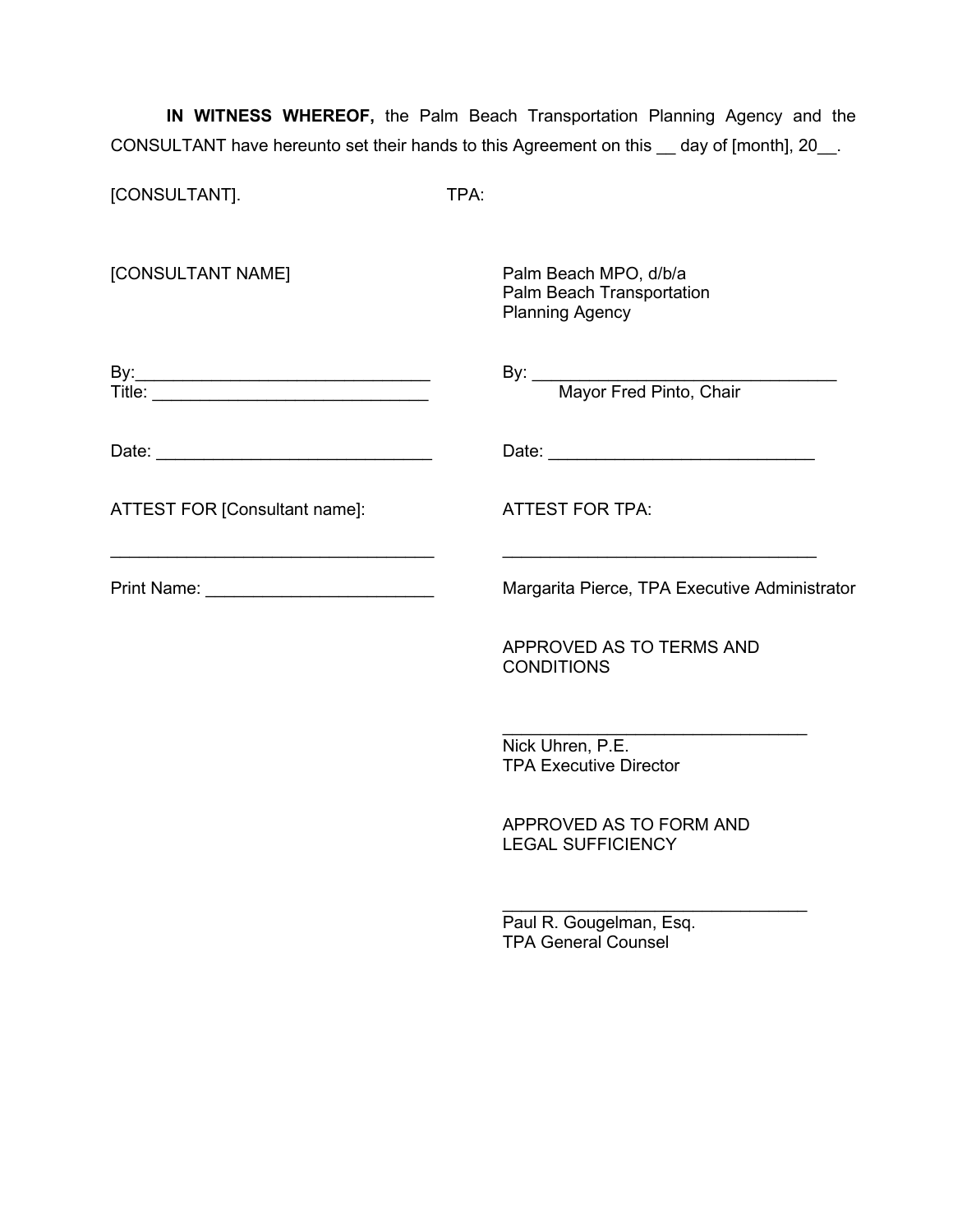# **Exhibit A**

SCOPE OF SERVICES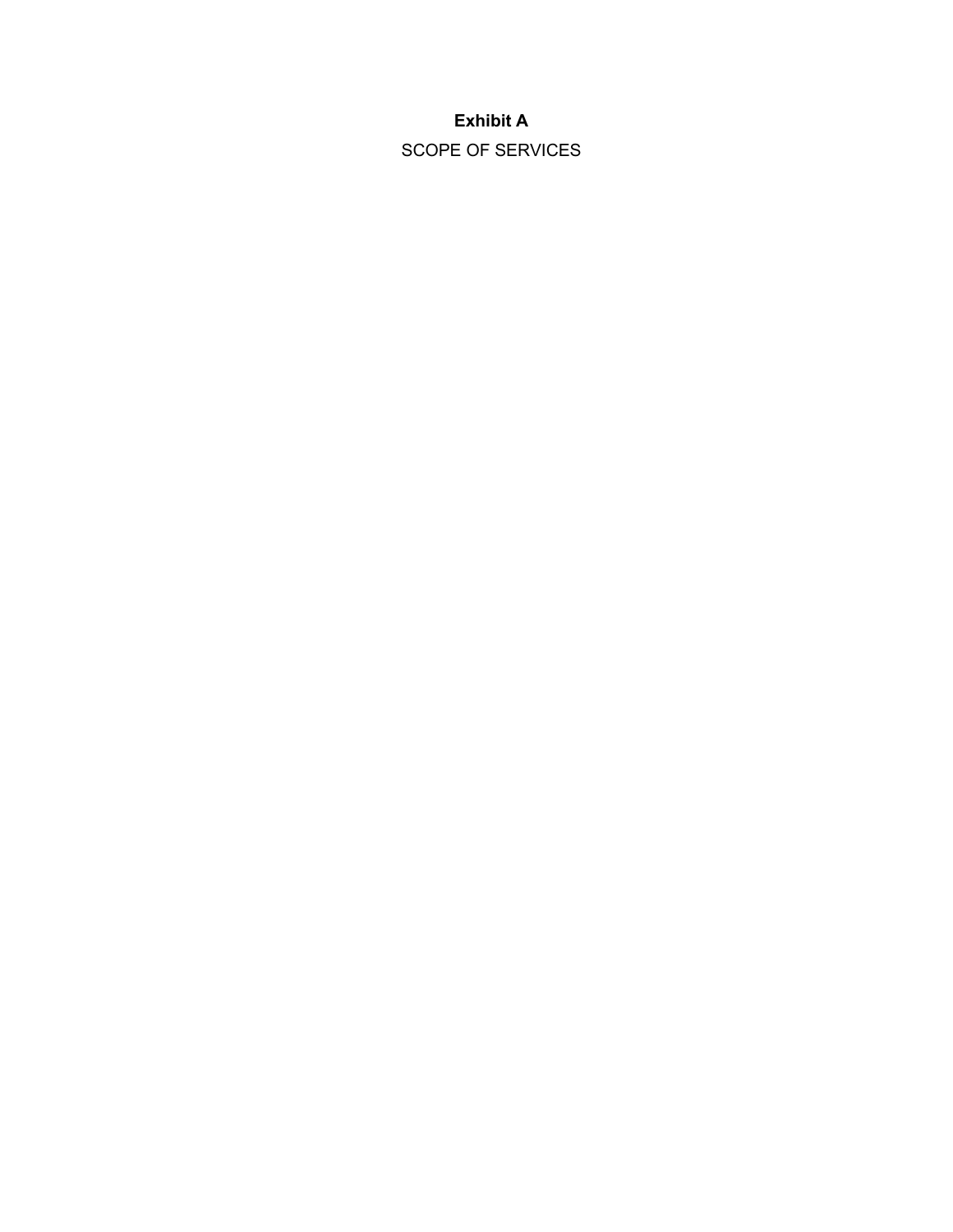**Exhibit B**

# **[INSERT CONSULTANT PRICE OR HOURLY RATE SCHEDULE]**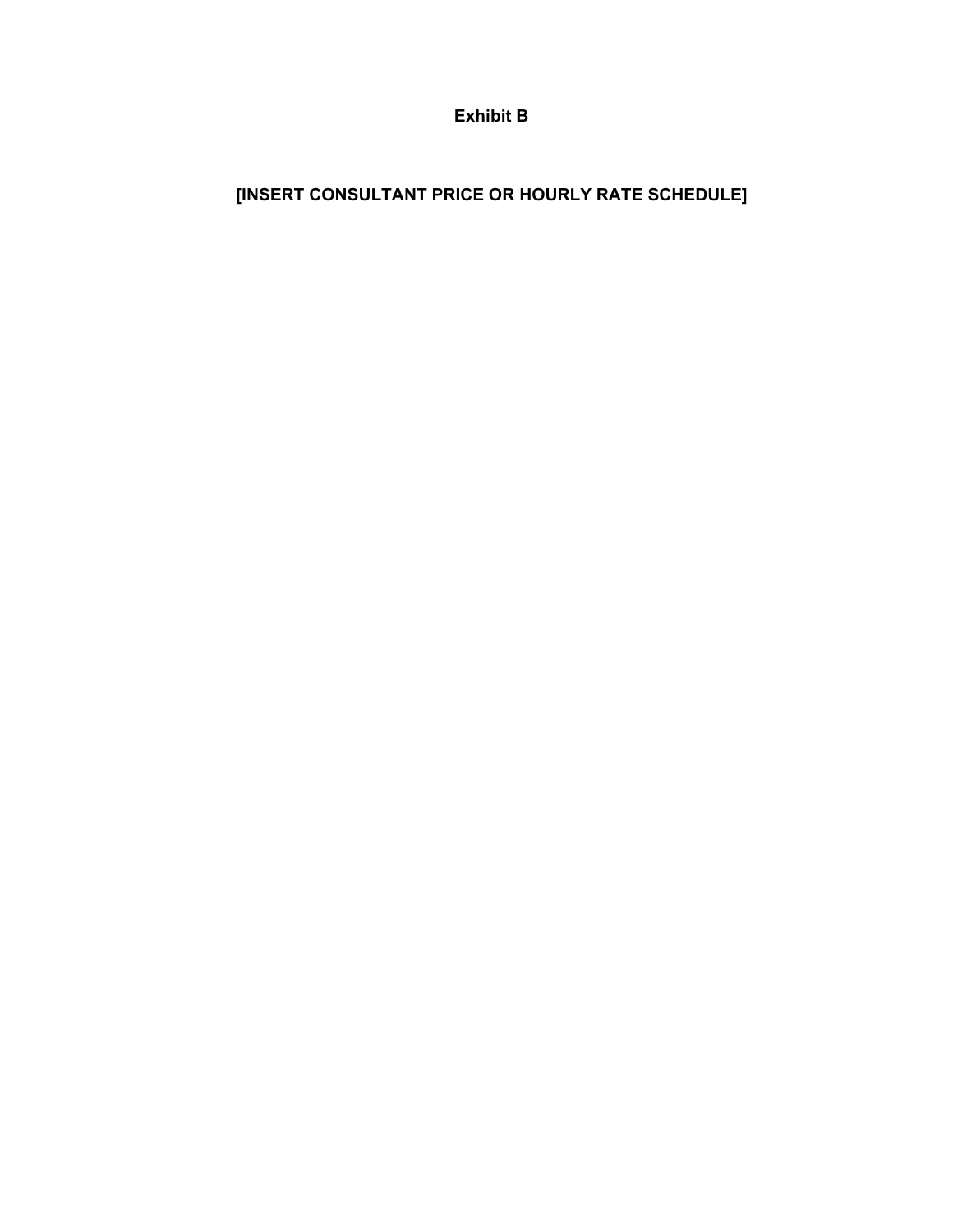# **Exhibit C**

# FEDERAL TRANSIT ADMINISTRATION REQUIRED CONTRACT CLAUSES

A. No Government Obligation to Third Parties. CONSULTANT agrees, absent express written consent of the Federal Government, that the Federal Government is not a party to the contract and shall not be subject to any obligations or liabilities to any third party contractor, or any subrecipient, or any other party pertaining to any matter resulting from this contract or purchase order. CONSULTANT agrees to include a similar provision in each subcontract financed in whole or in part with federal assistance provided by the FTA.

B. Program Fraud and False or Fraudulent Statements. CONSULTANT acknowledges that the provisions of the Program Fraud Civil Remedies Act of 1986, as amended, 31 USC §3801, *et seq*., and U.S. Department of Transportation regulations, "Program Fraud Civil Remedies," 49 CFR Part 31, apply to its activities in connection with this Agreement. Upon execution of this Agreement, CONSULTANT certifies and affirms the truthfulness and accuracy of any statement it has made, causes to be made, makes, or may make pertaining to the Agreement or the underlying FTA assisted project for which this Agreement or Work Order is being performed. In addition to other penalties that may apply, CONSULTANT acknowledges that if it makes a false, fictitious, or fraudulent claim, statement, submission, or certification, the Federal Government reserves the right to impose the penalties of the Program Fraud Civil Remedies Act of 1986 on it to the extent the Federal Government may deem appropriate. CONSULTANT also acknowledges that if it makes or causes to be made, a false, fictitious, or fraudulent claim, statement, submission, or certification to the Federal Government in connection with an urbanized area formula project financed with federal assistance authorized for 49 USC §5307, the Federal Government reserves the right to impose the penalties of 18 USC §1001 and 49 USC §5307(n) (1), to the extent the Federal Government deems appropriate. CONSULTANT agrees to include the above stated provisions in each subcontract financed in whole or in part with federal assistance provided by the FTA. CONSULTANT shall not modify the above stated provisions except to identify the subcontractor who will be subject to the provision.

C. Federal Changes. CONSULTANT shall at all times comply with all applicable FTA regulations, policies, procedures, and directives, as they may be promulgated or amended from time to time during the term of this contract. CONSULTANT's failure to so comply shall constitute a material breach of this Agreement. CONSULTANT agrees to include the above stated provision in each subcontract financed in whole or in part with federal assistance provided by the FTA.

D. Incorporation of Federal Transit Administration (FTA) Terms. This Agreement shall be deemed to include and does hereby incorporate by reference all standard terms and conditions required by the U.S. DOT and FTA, regardless of whether expressly set forth in this Agreement and include, but are not limited to, all of the duties, obligations, terms and conditions applicable to the Work as described in FTA Circular 4220.1F, and applicable federal law. Anything to the contrary herein notwithstanding, all FTA mandated terms shall be deemed to control in the event of a conflict with any other provisions contained in this Agreement. CONSULTANT shall not perform any act, fail to perform any act, or refuse to comply with any requirement which would cause the TPA to be in violation of its JPA or any FTA terms and conditions applicable to this Project. CONSULTANT agrees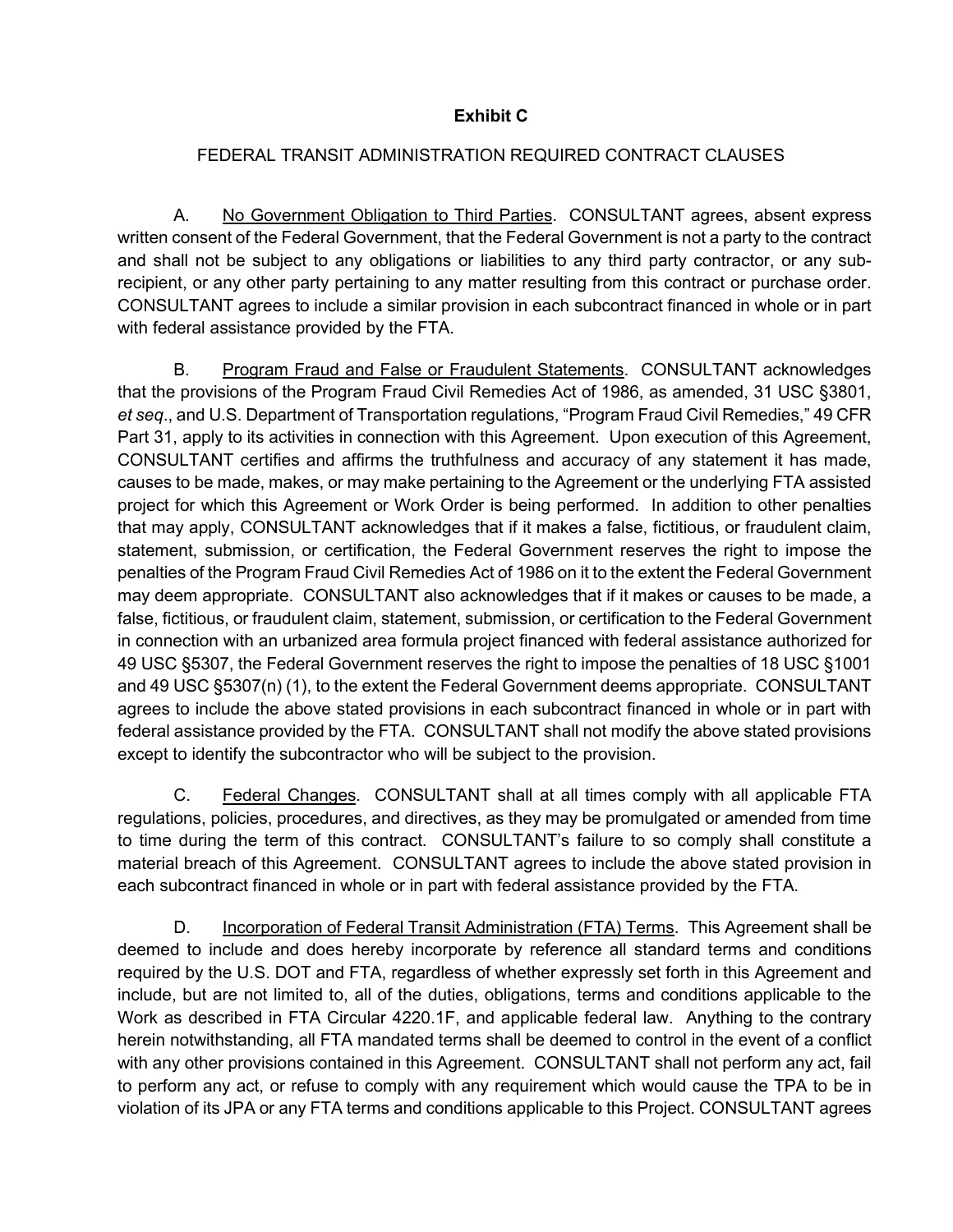to include the above stated provision in each subcontract financed in whole or in part with FTA assisted funding.

E. Civil Rights. The following requirements apply to this Agreement:

1. Nondiscrimination. In accordance with Title VI of the Civil Rights Act, as amended, 42 USC §2000d, section 303 of the Age Discrimination Act of 1975, as amended, 42 USC §6102, section 202 of the Americans with Disabilities Act of 1990, as amended, 42 USC §12132, and Federal transit law at 49 USC §5332, as each may be amended from time to time, CONSULTANT agrees that it will not discriminate against any employee or applicant for employment because of race, color, creed, national origin, sex, age, or disability. In addition, CONSULTANT agrees to comply with all applicable federal implementing regulations and any other implementing requirements FTA may issue.

# 2. Equal Employment Opportunity:

(a) Race, Color, Creed, National Origin, Sex. In accordance with Title VII of the Civil Rights Act, as amended, 42 USC §2000e, and Federal transit laws at 49 USC §5332, CONSULTANT agrees to comply with all applicable equal employment opportunity requirements of U.S. Department of Labor (U.S. DOL) regulations, "Office of Federal Contract Compliance Programs, Equal Employment Opportunity, Department of Labor," 41 CFR Parts 60, *et seq*., (which implement Executive Order No. 11246, "Equal Employment Opportunity," as amended by Executive Order No. 11375, "Amending Executive Order 11246 Relating to Equal Employment Opportunity," 42 USC §2000e note), and with any other applicable Federal statutes, executive orders, regulations, and Federal policies that may in the future affect construction activities undertaken in the course of the project. CONSULTANT agrees to take affirmative action to ensure that applicants are employed, and that employees are treated during employment, without regard to their race, color, creed, national origin, sex, or age.

Such action shall include, but not be limited to, the following: employment, upgrading, demotion or transfer, recruitment or recruitment advertising, layoff or termination; rates of pay or other forms of compensation; and selection for training, including apprenticeship.

In addition, CONSULTANT agrees to comply with any implementing requirements FTA may issue.

(b) Age. In accordance with Section 4 of the Age Discrimination in Employment Act of 1967, as amended, 29 USC §623 and federal transit law at 49 USC §5332, CONSULTANT agrees to refrain from discrimination against present and prospective employees for reason of age. In addition, CONSULTANT agrees to comply with any implementing requirements FTA may issue.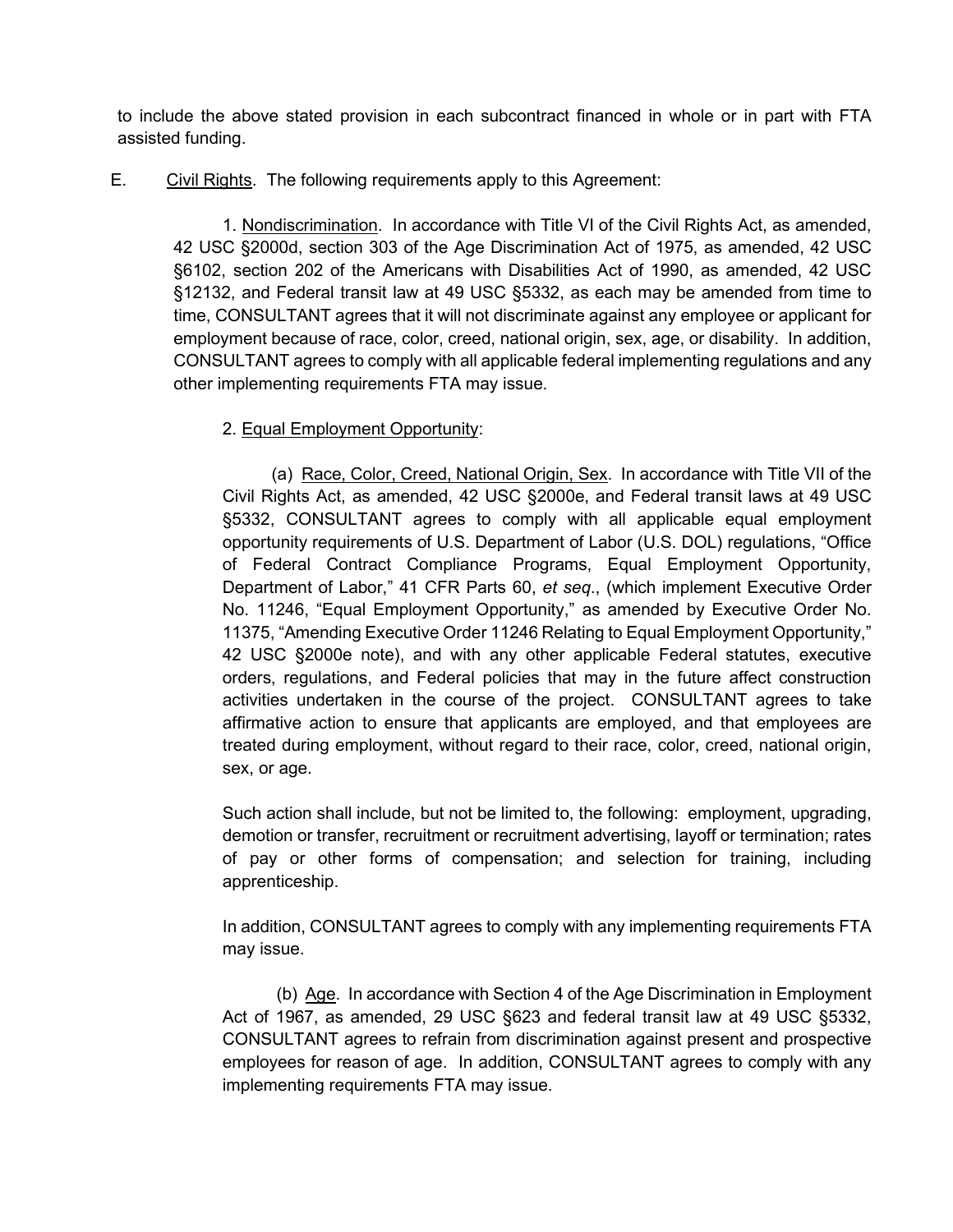(c) Disabilities. In accordance with section 102 of the Americans with Disabilities Act, as amended, 42 USC §12112, CONSULTANT agrees that it will comply with the requirements of U.S. Equal Employment Opportunity Commission, "Regulations to Implement the Equal Employment Provisions of the Americans with Disabilities Act," 29 CFR Part 1630, pertaining to employment of persons with disabilities. In addition, CONSULTANT agrees to comply with any implementing requirements FTA may issue.

3. CONSULTANT also agrees to include these requirements in each subcontract financed in whole or in part with Federal assistance provided by FTA, modified only to identify the affected parties.

F. Disadvantaged Business Enterprises (DBE). See Section 39 of the Agreement.

G. Government-wide Debarment and Suspension. If this Agreement has a value of \$25,000 or more, this procurement is a covered transaction for purposes of 49 CFR Part 29. As such, CONSULTANT is required to verify that neither it nor its principals, as defined at 49 CFR 29.995, or affiliates, as defined at 49 CFR 29.905, are excluded or disqualified as defined at 49 CFR 29.940 and 29.945 and does so hereby certify. CONSULTANT agrees to comply with and does hereby assure and certify the compliance of each third-party contractor and sub-recipient at any tier, with 49 CFR 29, Subpart C, while its proposal, offer or bid is pending and throughout the period that any agreement arising out of such offer, proposal or bid is in effect. CONSULTANT further agrees to include a provision requiring such compliance in its subcontracts or any lower tier covered transaction it enters into*.*

H. Clean Air. The Clean Air requirements apply to all contracts exceeding \$100,000, including indefinite quantities where the amount is expected to exceed \$100,000 in any year. CONSULTANT agrees to comply with all applicable standards, orders, or regulations issued pursuant to the Clean Air Act, as amended, 42 USC §7401, et seq. CONSULTANT agrees to report each violation to the TPA and agrees that the TPA will, in turn, report each violation as required to assure notification to FTA and the appropriate EPA regional office. CONSULTANT further agrees to include these requirements in each subcontract exceeding \$100,000 financed in whole or in part with federal assistance provided by FTA.

I. Clean Water. If this Agreement is valued at \$100,000 or more, CONSULTANT agrees to comply with all applicable standards, orders, or regulations issued pursuant to the Federal Water Pollution Control Act, as amended, 33 USC 1251 et seq. CONSULTANT agrees to report each violation to the TPA and agrees that the TPA will, in turn, report each violation as required to assure notification to the FTA and the appropriate EPA regional office. CONSULTANT also agrees to include these requirements in each subcontract exceeding \$100,000 financed in whole or in part with federal assistance provided by FTA.

J. Energy Conservation. CONSULTANT agrees to comply with mandatory standards and policies relating to energy efficiency which are contained in the state energy conservation plan issued in compliance with the Energy Policy and Conservation Act.